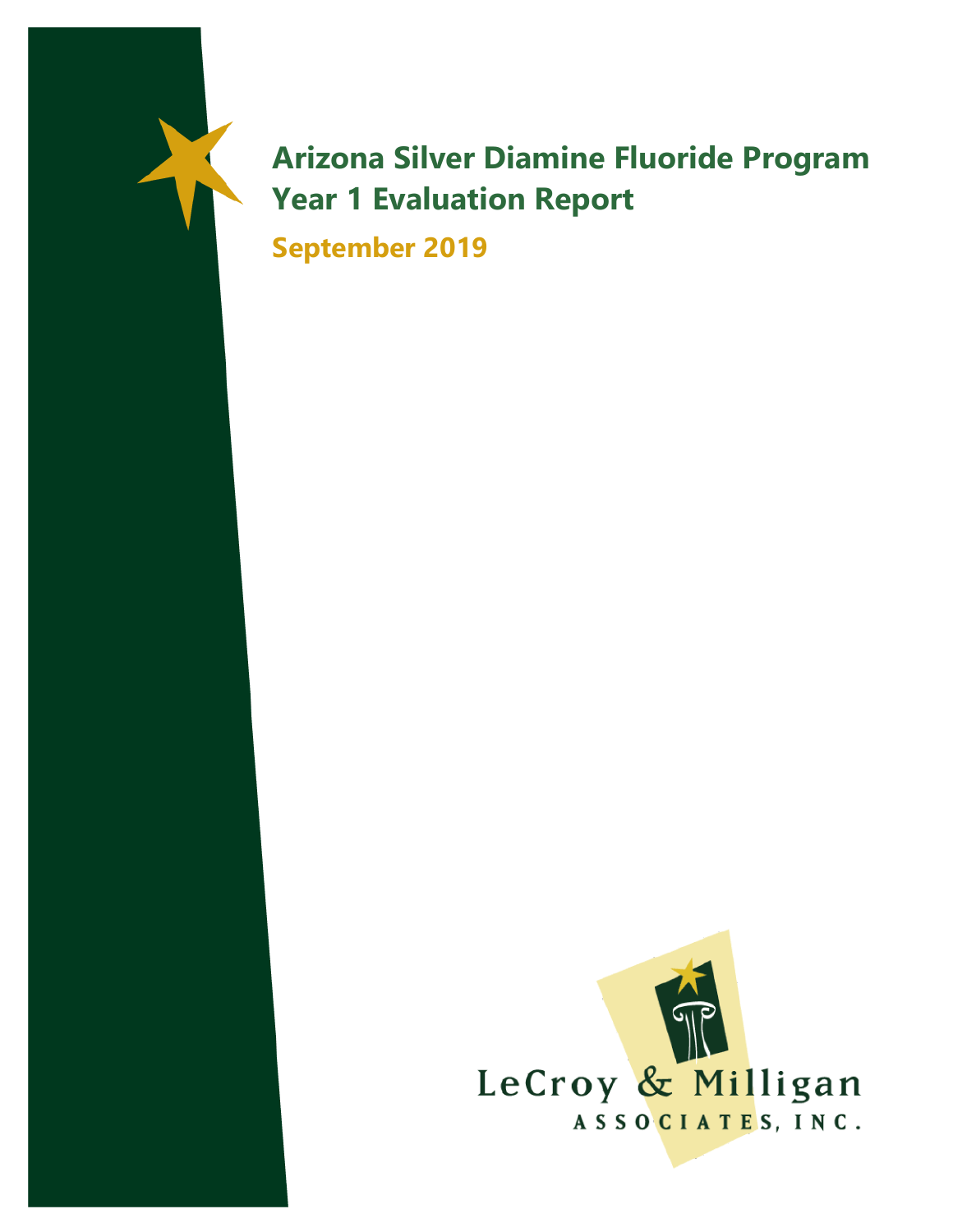## **Arizona Silver Diamide Fluoride Program: Year 1 Evaluation Report – September 2019**

#### **Submitted to:**

Office of Oral Health Bureau of Women's and Children's Health Arizona Department of Health Services 150 North 18th Avenue, Suite 320 Phoenix, AZ 85007 Ph: (602) 542-1891 Fax: (602) 364-1494



ARIZONA DEPARTMENT OF HEALTH SERVICES **Health and Wellness for All Arizonans** 

### **Submitted by:**

LeCroy & Milligan Associates, Inc. 2002 N. Forbes Blvd. Suite 108 Tucson, AZ 85745 Ph: (520) 326-5154 Fax: (520) 326-5155 [www.lecroymilligan.com](http://www.lecroymilligan.com/)



#### **Acknowledgments:**

The evaluation team would like to thank Cristina Ochoa and Julia Wacloff of the Office of Oral Health of the Bureau of Women's and Children's Health at the Arizona Department of Health Services for their guidance with the evaluation. The evaluation team includes Steven Wind, Ph.D. and Michele Schmidt, MPA.

#### **About LeCroy & Milligan Associates:**

Founded in 1991, LeCroy & Milligan Associates, Inc. is a consulting firm specializing in social services and education program evaluation and training that is comprehensive, researchdriven and useful. Our goal is to provide effective program evaluation and training that enables stakeholders to document outcomes, provide accountability, and engage in continuous program improvement. With central offices located in Tucson, Arizona, LeCroy & Milligan Associates has worked at the local, state and national level with a broad spectrum of social services, criminal justice, education and behavioral health programs.

**Suggested Citation:** LeCroy & Milligan Associates, Inc. (2019). *Arizona Silver Diamine Fluoride Program: Year 1 Evaluation Report*. Tucson, AZ: Author.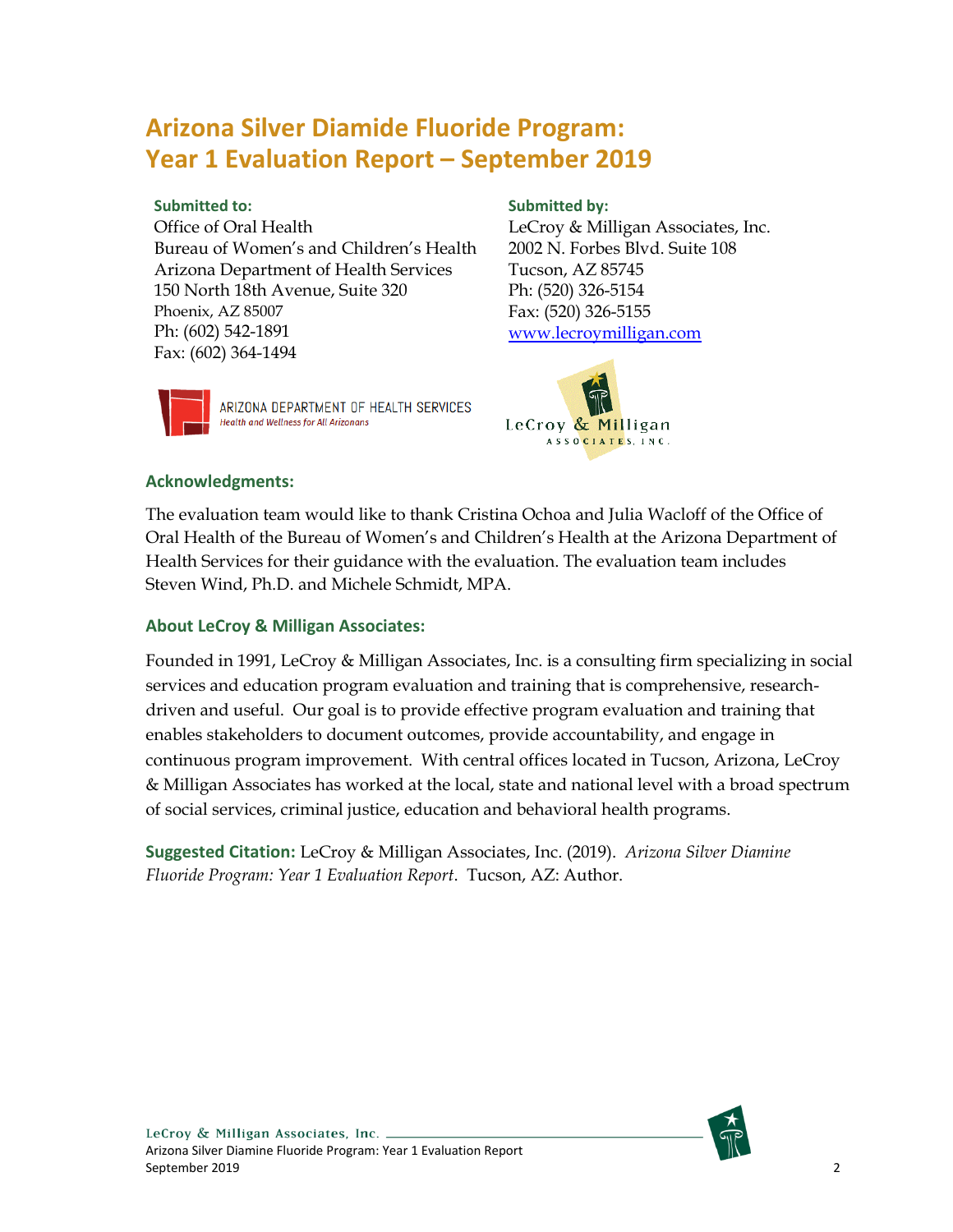# **Table of Contents**

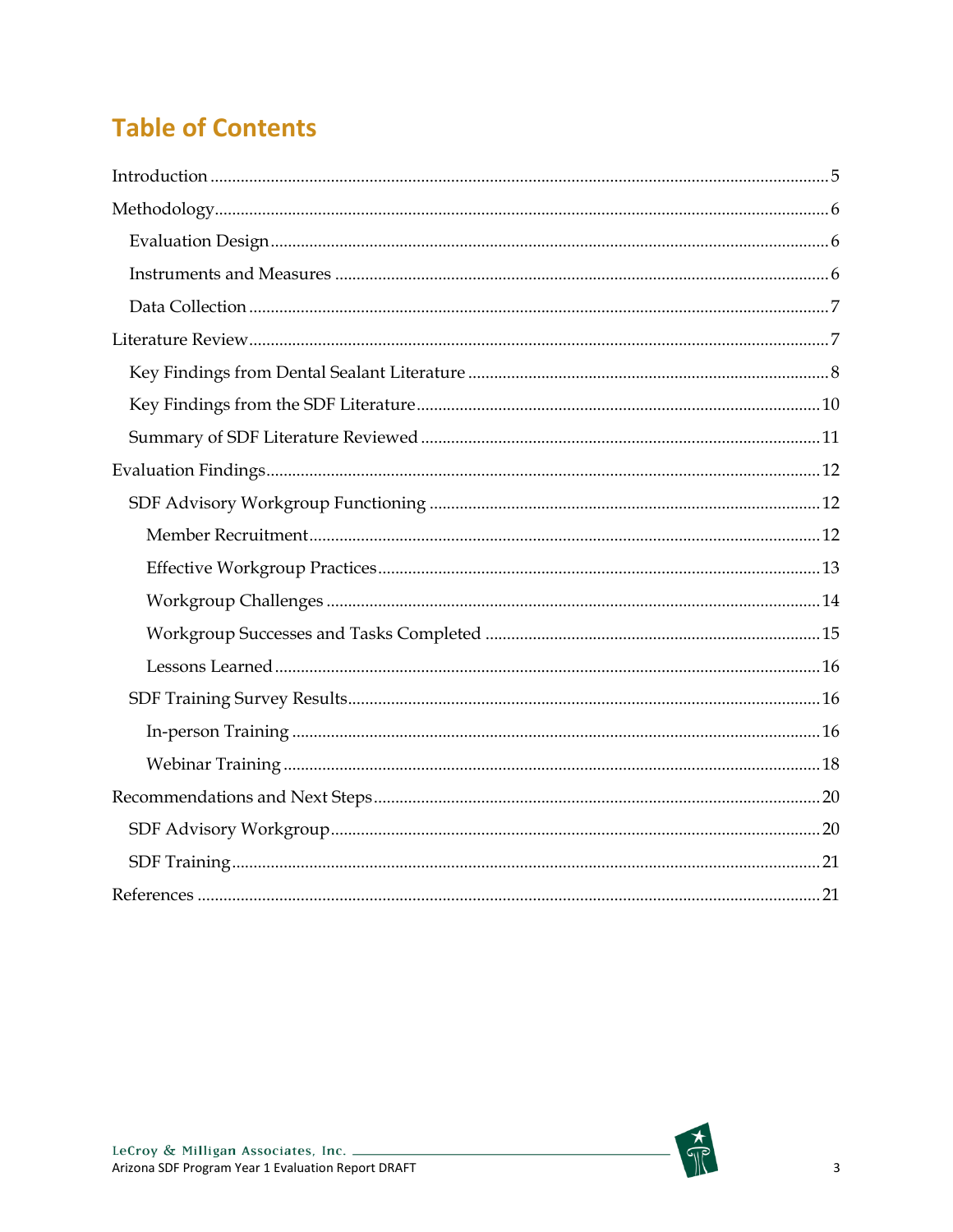# **List of Exhibits**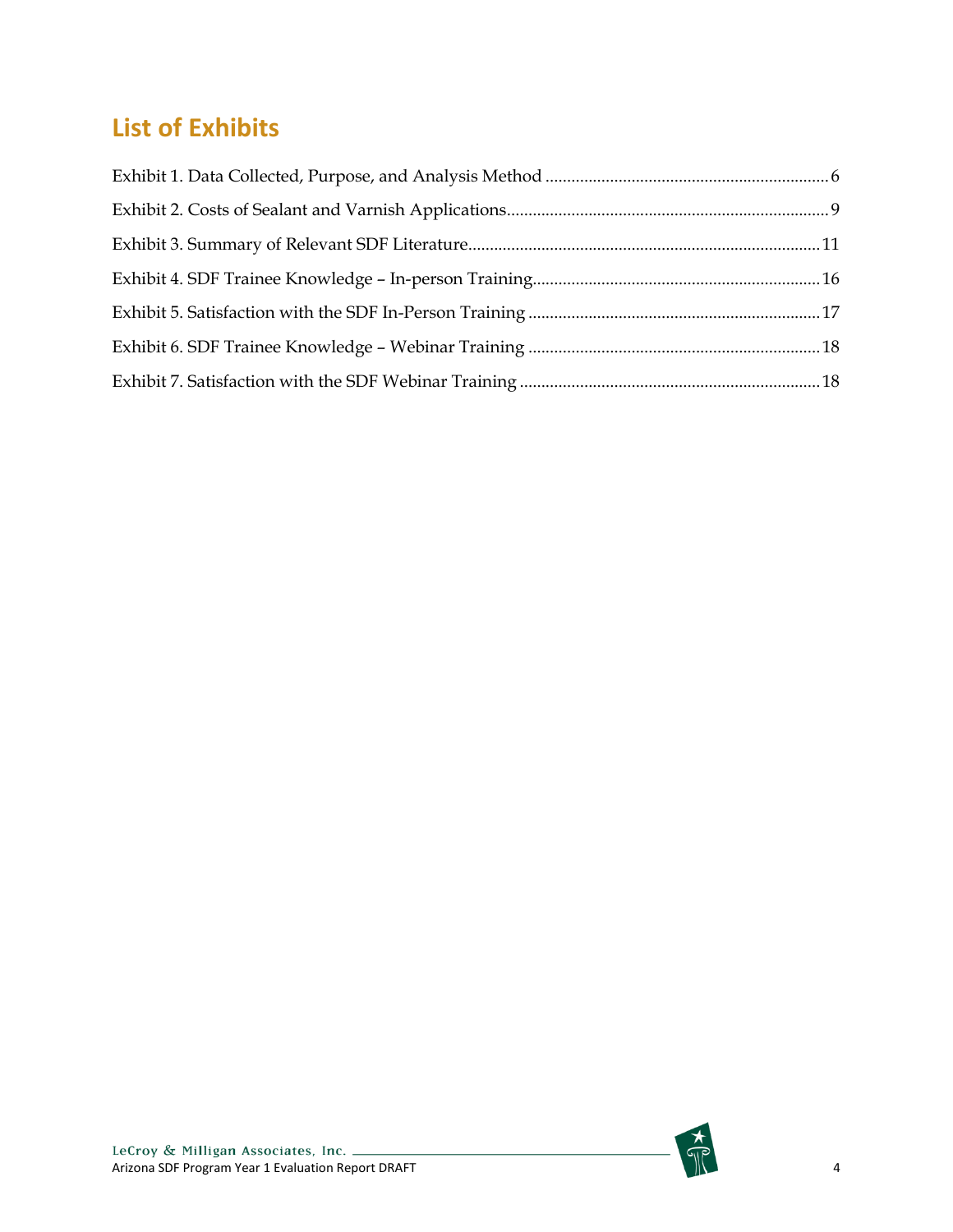# <span id="page-4-0"></span>Introduction

The Health Resources and Services Administration (HRSA), an agency of the U.S. Department of Health and Human Services, awarded the Arizona Department of Health Services (ADHS), Office of Oral Health (OOH) a four-year grant to improve oral health outcomes in Arizona. The overall goal of the Arizona Silver Diamine Fluoride (SDF) Program is to increase oral health workforce activities that improve the oral health of children in Arizona, by implementing an innovative prevention program. This program is piloting the use of SDF in the Dental Health Professional Shortage Areas (DHPSA) of Arizona's border counties, with the goal of expanding this program to DHPSAs statewide. OOH contracted with LeCroy & Milligan Associates, Inc. to provide evaluation services for this program. Evaluation efforts in Year 1, from November 2018 through September 2019, focused on the first five program activities listed below:

- 1. **Convening an SDF Advisory Workgroup** The workgroup, which consisted of ADHS staff and external subject matter experts in dental public health programs, convened to provide expertise on SDF best practices and how to integrate SDF into community-based models. The workgroup reviewed current SDF clinical recommendations nationwide to create program policies and procedures for Arizona and developed program materials including consent forms, treatment records, and information for parents.
- 2. **Training oral health professionals in the use of SDF** The program provided training to dental hygienists and dental assistants in how to apply SDF. The training was developed with consideration to sustainable continuing dental education, and the curriculum includes attention to Culturally and Linguistically Appropriate Service (CLAS) standards.
- 3. **Conducting outreach to and scheduling SDF sites** The program is identifying sites at which screenings for and treatment with SDF will occur. This outreach and scheduling will occur throughout the school year for school sites and yearround for early childhood sites.
- 4. **Researching reimbursement strategy for program sustainability** The HRSA Grant Manager has researched rules and policies that will potentially allow OOH to bill for SDF services.
- 5. **Developing SDF database capacity** ADHS Information Technology Services (ITS) staff worked on expanding OOH's existing dental database to enhance its ability to collect, track, and report on data collected by the SDF program.
- 6. **Collecting oral health status data** The program will collect oral health status data utilizing the Association of State and Territorial Dental Directors' Basic Screening Survey (BSS) protocol.

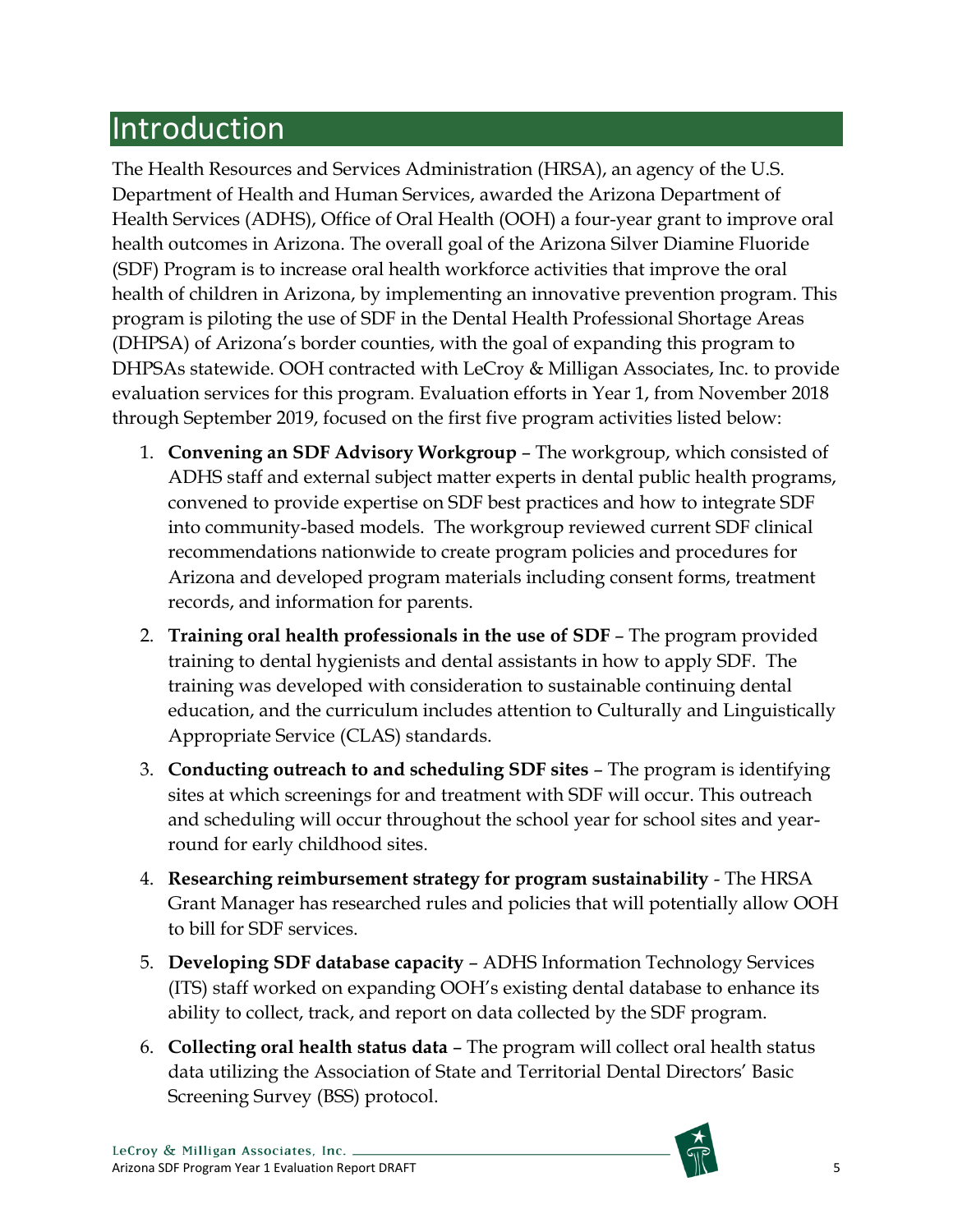# <span id="page-5-0"></span>Methodology

# <span id="page-5-1"></span>**Evaluation Design**

The Year 1 evaluation focused on developing instruments to be used during program implementation, reviewing and advising on forms developed by the program, and conducting a process evaluation of the program's preparatory activities. Evaluation activities included:

- Review of program consent forms;
- Identification of variables needed for the expansion of OOH's database to accommodate this project's data collection needs;
- Development and administration of SDF Advisory Workgroup surveys;
- Development and administration of SDF training surveys;
- Development of school staff and parent surveys;
- Development of a Rapid Cycle Quality Improvement (RCQI) rubric;
- Development of an SDF/Sealant cost benefit literature review (included in Appendix A);
- Contributing to the HRSA progress report;
- Collaborating with OOH in planning RCQI activities for Year 2.

## <span id="page-5-2"></span>**Instruments and Measures**

The evaluation team developed four online surveys to collect data about program activities (Exhibit 1). Two surveys captured information about the practices the SDF Advisory Workgroup used to develop the guidelines for applying SDF during dental events at school and other community sites. Two surveys examined the effectiveness of the training of dental professionals who will apply SDF at dental events.

| <b>Data/Instrument</b>                                    | <b>Construct/Purpose</b>                                                                                                                                                                                              | <b>Analysis Method</b>       |
|-----------------------------------------------------------|-----------------------------------------------------------------------------------------------------------------------------------------------------------------------------------------------------------------------|------------------------------|
| <b>SDF Advisory</b><br>Workgroup<br>Member Survey         | Assess collaborative SDF guidelines development process<br>from perspective of dental professional; identify group<br>practices and processes that may make future public<br>health work groups function effectively. | Thematic content<br>analysis |
| <b>SDF Advisory</b><br>Workgroup OOH<br>Leadership Survey | Assess collaborative SDF guidelines development process<br>from perspective of program staff; identify group<br>practices and processes that may make future public<br>health work groups function effectively.       | Thematic content<br>analysis |
| SDF In-person<br><b>Training Survey</b>                   | To assess participants' level of knowledge of content<br>presenting and satisfaction with training.                                                                                                                   | Descriptive<br>statistics    |
| SDF Webinar<br><b>Training Survey</b>                     | To assess participants' level of knowledge of content<br>presenting and satisfaction with training.                                                                                                                   | Descriptive<br>statistics    |

#### <span id="page-5-3"></span>Exhibit 1. Data Collected, Purpose, and Analysis Method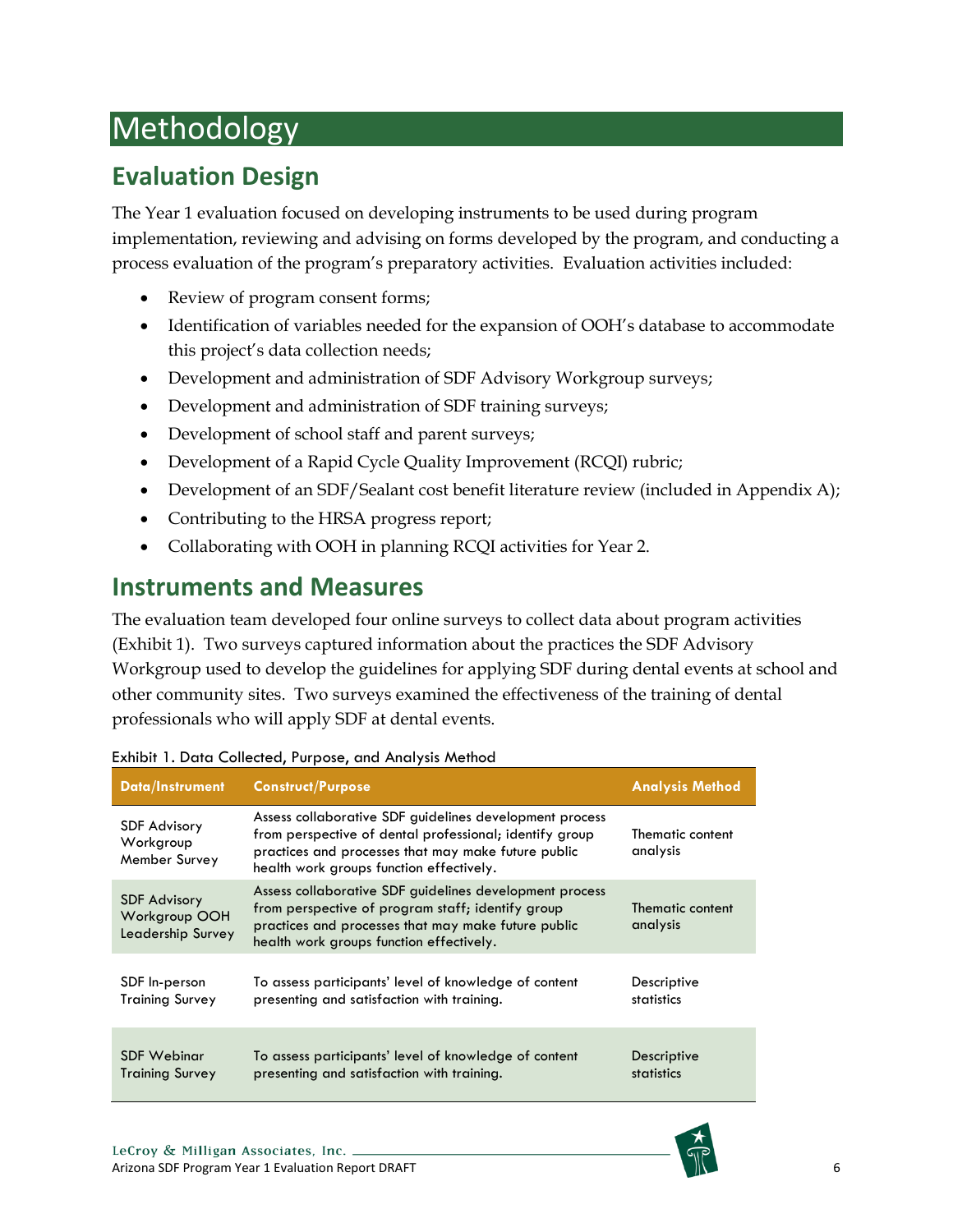# <span id="page-6-0"></span>**Data Collection**

The evaluation team collected survey data on the functioning of the SDF Advisory Workgroup from workgroup members and OOH staff though a Qualtrics online survey collector from May 24, 2019 through June 17, 2019. This instrument consisted of 10 open-ended questions, with slight variations in question wording for the survey that OOH staff completed.

Dental professionals who participated in the online webinar training completed a Qualtrics online survey after this training, during the time frame of July 18, 2019 through August 8, 2019. Additionally, dental professionals who participated in an in-person SDF training on August 14, 2019 completed a paper survey that was collected at the end of the training. The training survey was comprised of the following question types: closed-ended questions to assess attendees' knowledge gained from the training; rating of training quality statements using a 4-point scale from "strongly disagree" to "strongly agree;" and open-ended questions on the most valuable aspects of the trainings and suggestions for improvement.

# <span id="page-6-1"></span>Literature Review

In response to the DHPSA of border counties in Arizona, OOH is implementing this tooth decay prevention program to administer SDF at school and community-based sites. The program targets school-aged children in underserved areas through community-based prevention services. The is a great need for dental caries prevention. Dental caries or tooth decay are the second most common disease after the common cold (Deshpande et al., 2016) and it has been found that 27 percent of low-income children in the United States will have untreated cavities by adolescence (Griffin et al., 2016). A growing form of preventive dentistry involves dental sealant application. Sealant application is becoming more widely accepted because of its low cost, effectiveness, and because it is a non-invasive dental procedure (Deshpande et al., 2016). Dental sealant application that occurs at schools with low-income student populations has been found to reach more high-risk patients (Griffin et al, 2016).

This literature review was conducted to enhance the program through the inclusion and dissemination of research studies that utilized SDF in dental carry prevention and those that analyzed the cost effectiveness of similar prevention programs. Searches were conducted across multiple databases including the Cumulative Index to Nursing and Allied Health Literature (CINAHL), PubMed, and EBSCOhost. Due to SDF application being a relatively new treatment approach the search years were not limited. The following search terms were used to perform each search, silver diamine fluoride, SDF, cost effectiveness, and oral health. When searching in PubMed the key MeSH term (medical subject headings) combinations used were (silver diamine fluoride) and (caries). A second literature review of dental sealants and cost-benefit analysis was also performed. The second search was conducted in EBSCOhost utilizing the following search terms, dental sealants, caries prevention, and cost benefit analysis. All literature that was applicable was then organized by author. A large portion of the literature includes studies conducted in Asia and Europe.

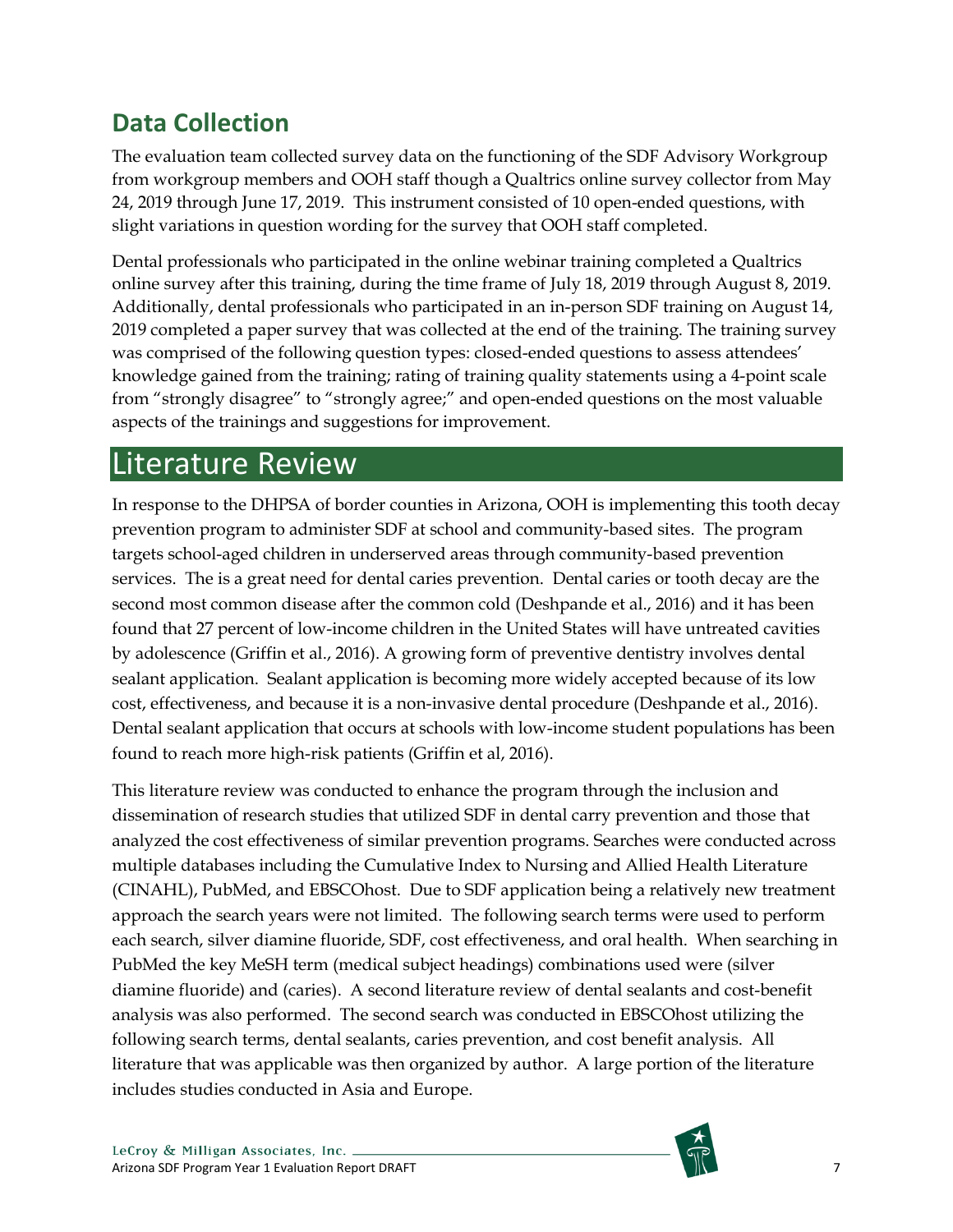## <span id="page-7-0"></span>**Key Findings from Dental Sealant Literature**

Dental sealants have been found by many studies to be an effective dental caries prevention strategy. In a 2012 study, Liu, Lo, Chu, and Lin found that application of resin sealants, sodium fluoride (NaF) varnish, and SDF were all effective in preventing pit and fissure caries in permanent molars. Bravo et al. (2005) conducted a randomized control trial (RCT) in a schoolbased dental clinic to compare sealants and varnish for the reduction of caries in children ages six to eight years old. Children randomized to the sealant group were treated at the start of the trial and had a re-application of the sealant up to three years after the first application. Children in the varnish group were also treated at the start of the trial and received treatment every six months for three and a half years. The results of the RCT concluded that after four years of treatment, there was 76.3% reduction of caries for sealants and a 43.9% reduction of caries for varnish compared to children who received no treatment. These results suggest that sealants are more effective in the reduction of caries for school-aged children.

In a review of dental sealants and cost benefit analyses, Griffin et al (2017) found that when dental sealants are applied as a part of school programs instead of being applied at the dental office, the benefit exceeded the cost. The authors also found that, "the median one-time SSP [School Sealant Program] cost per tooth sealed was \$11.64. Labor accounted for two thirds of costs, and time to provide sealants was a major cost driver. The median annual economic benefit was \$6.29, suggesting that over 4 years the SSP benefit (\$23.37 at a 3% discount rate) would exceed costs by \$11.73 per sealed tooth" (Griffin et al., 2017, pg. 407). The authors used these components to determine overall cost effectiveness of sealant application, cost, economic benefit (e.g. adverted treatment costs), net cost or cost minus benefit, and finally, cost effectiveness or net cost per gained health outcome. Although it can be more costly to seal primary molars in children, when compared with not sealing molars, it is a cost-effective strategy to improve the quality of life children who come from low-income households. Exhibit 2 shows one example used in a cost benefit analysis of dental sealant application, as reported by Neidell, Shearer, and Lamster (2016). It should be noted that the overall cost of sealants will be quite lower than the figure below if the equipment costs also remains low.

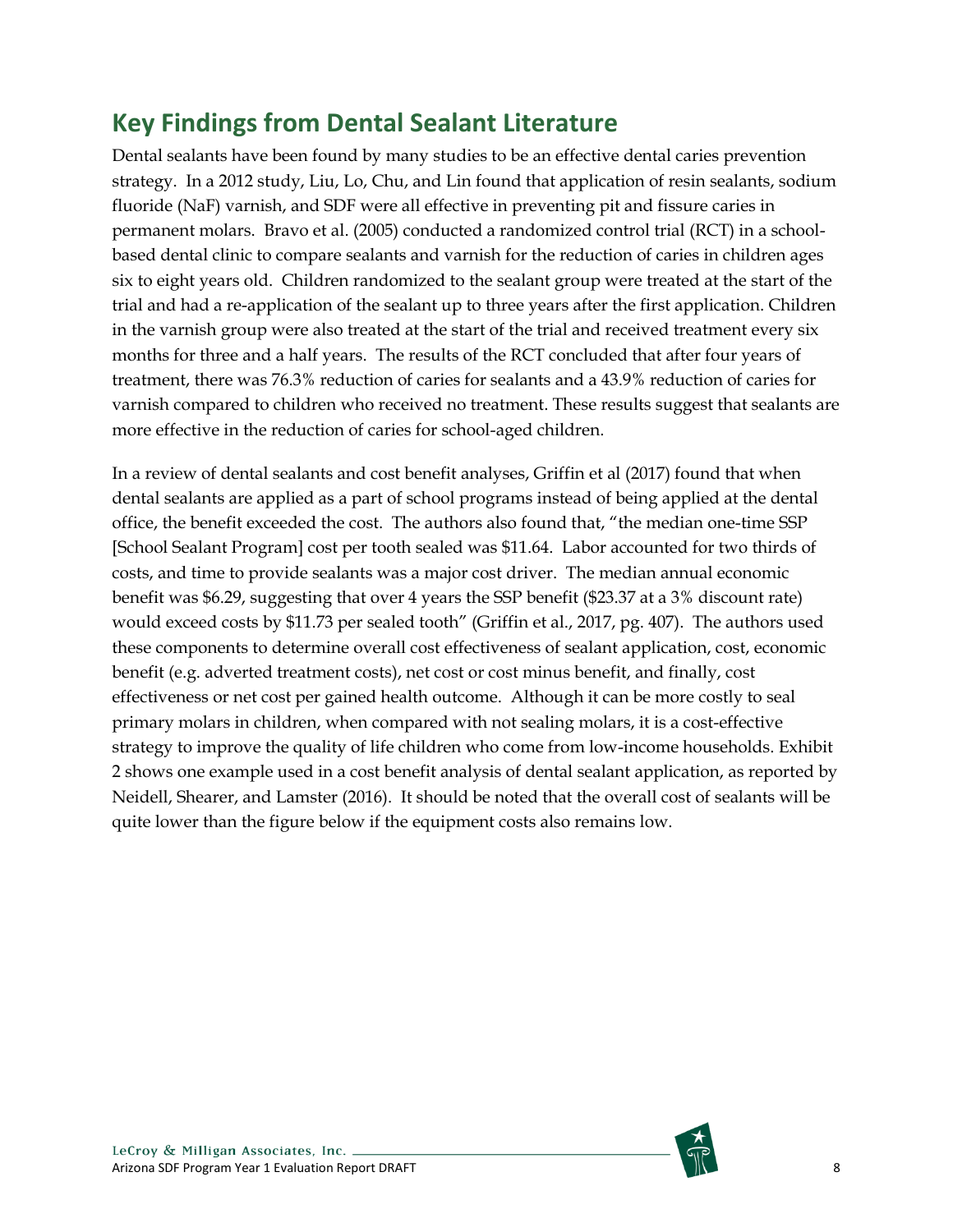<span id="page-8-0"></span>Exhibit 2. Costs of Sealant and Varnish Applications

|                                          | <b>Sealants</b> | Varnish |
|------------------------------------------|-----------------|---------|
| Labor costs per patient, USD             | 75.00           | 2.50    |
| Time needed to apply treatment, min      | 30              | 5       |
| Applicator training level                | D, DH           | SA      |
| Combined wage per hour, USD              | 150.00          | 30.00   |
| Reapplication rate, USD                  | 0.10            |         |
| Material costs per patient, USD          | 19.56           | 4.20    |
| Equipment costs per patient, USD         | 0.21            | 0.01    |
| Curing light, USD                        | 625.00          |         |
| Patients treated before replacement, n   | 10,000          |         |
| Bulb replacement, USD                    | 50.00           |         |
| Patients treated before replacement, n   | 1,000           |         |
| Dental chair, USD                        | 985.00          | 50.00   |
| Patients treated before replacement, n   | 10,000          | 10,000  |
| Training costs per patient, USD          |                 | 0.21    |
| SA hours, n                              |                 | 7       |
| Patients treated per aide, n             |                 | 1,000   |
| Treatment duration, months               | 42              | 6       |
| Discount rate, %                         | 6               | 6       |
| Total treatment costs per 3.5 years, USD | 104.25          | 44.96   |

(Source: Neidell, Shearer & Lamster, 2016)

In another cost-benefit analysis study, Deshpande et al. (2016) found that when sealants are applied correctly and other preventative dental measures are practiced, 96% of children were free of dental caries. The authors report that cost benefit analyses for sealant application should consider the following factors: materials and equipment to be used, the technique of application, selection of the patient as well as the teeth, use of adjunctive preventive measures, and recalling of the patient (Deshpande et al. 2016). Griffin et al. (2016) conducted a cost effectiveness study of dental sealants and found that under nearly all tested scenarios, schoolbased sealant programs met the cost-effective threshold.

In Chi, Van der Goes, & Ney's (2014) article on cost-effectiveness of sealants, they compared two strategies: always sealing a tooth and never sealing a tooth. This study was conducted with children who were enrolled in Medicaid. The results of the study showed that for 10,000 simulated teeth there was a standard care cost of \$214,510, a cost of \$232,141 to always seal a tooth, and to never seal a tooth cost \$186,010 (Chi et al., 2014). The study indicated that when teeth were sealed there was a decrease in restorations from 2,389 to 340. As opposed to an increase in restoration to 2,853 when teeth were never sealed. Their report stated, "Compared with standard care, always seal cost \$8.12 per restoration avoided (95% confidence interval [CI]=\$4.10, \$12.26). Compared with never seal, standard care cost \$65.62 per restoration avoided (95% CI=\$52.99, \$78.26)" (pg. 555). As it was concluded in the study, always sealing teeth is more costly, but it reduces any additional dental treatment, which avoids additional costs. Subsequently, never sealing a tooth costs less, but usually requires additional treatment, which can be costly.

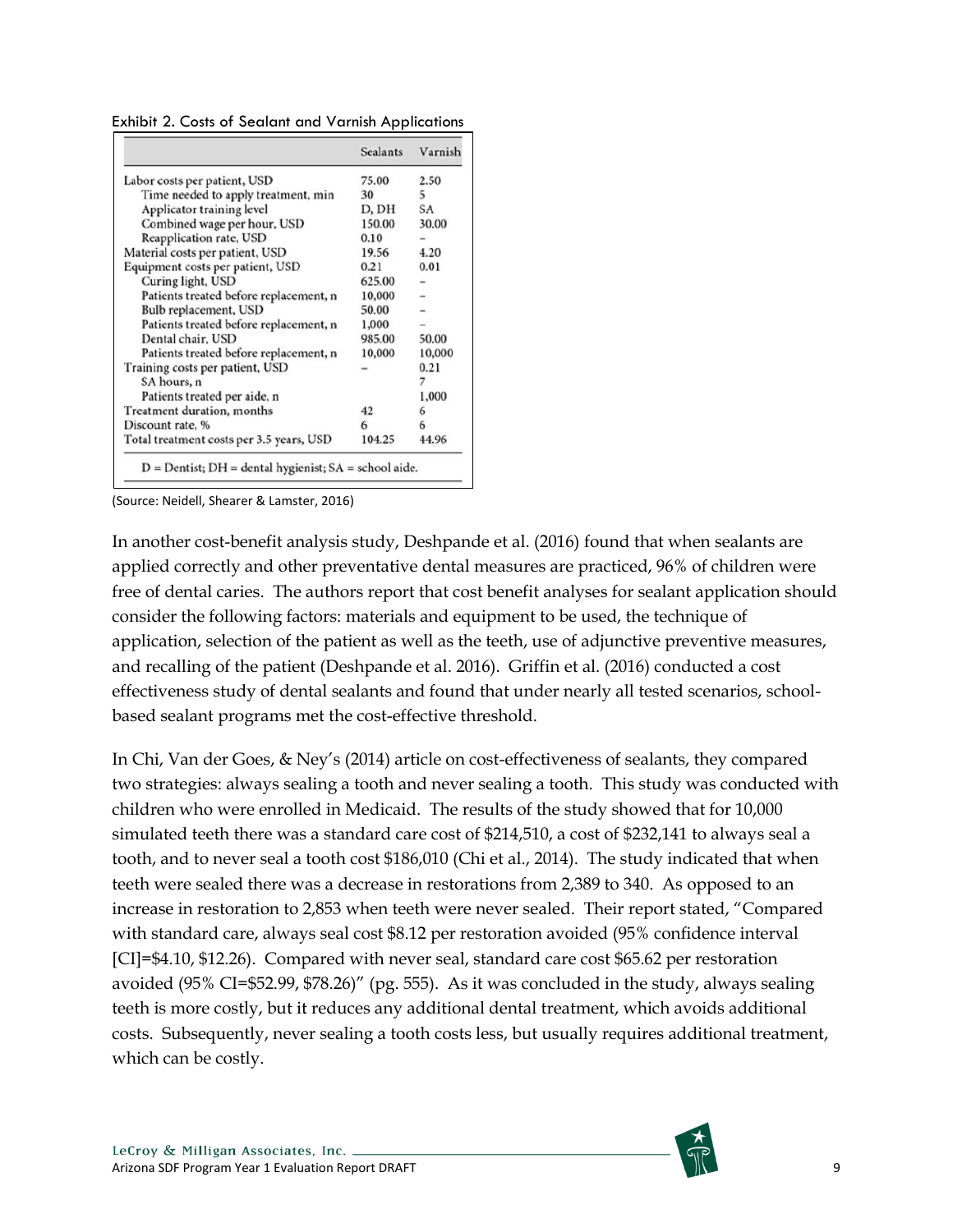# <span id="page-9-0"></span>**Key Findings from the SDF Literature**

The majority of the literature that exists regarding SDF application are systematic reviews. There are few RCT studies that have been conducted using SDF and they usually focus on older underserved populations instead of school aged children. The review of this literature suggests that the application of SDF is a low-cost approach to preventing dental caries in young children who do not have regular access to care.

The U.S. Food and Drug Administration approved SDF in March 2015 to treat tooth hypersensitivity (White & Wright, 2017) and SDF was approved in Canada in February 2017 to prevent dental caries (Argáez & Yeung, 2017). SDF is more appealing to school-aged children as it is less invasive than traditional procedures and has minimal complications of which could potentially include tooth discoloration and gingival irritation (Argáez & Yeung, 2017). White and Wright (2017) state that SDF is made up of 25% silver, 8% amine, 5% fluoride, and 62% water. SDF is recognized to be the most concentrated fluoride product to treat caries. One of the benefits of SDF treatment is that it does not require sedation. General anesthesia or any form of sedation is expensive and risky to conduct in children. By using SDF, there are less probabilities of causing harm to children and it also reduces the costs of delivery of care. As indicated by White and Wright, the American Dental Association (ADA) has created a specific billing code to use in caries management that includes SDF treatment.

Schwendicke and Göstemeyer (2017) found in their study that SDF is effective in preventing caries in high risk populations and is a cost-effective preventative treatment option. In a review of three RCTs studying the effectiveness of SDF in managing caries in elderly adults, Subbiah and Gopinathan (2018) found that the effectiveness of SDF improved when coupled with oral health education. The black staining of the dental lesions that can occur after SDF application is due to a chemical reaction when the application site is exposed to sunlight (Lo, Chu, & Lin, 2001). While this staining is not harmful, Lo, Chu, and Lin (2001) noted that more studies regarding the acceptance of the treatment are needed because of this possible side effect. Although, Horst, Ellenikiotis, Milgrom, and UCSF Silver Caries Arrest Committee (2016) found in their literature review that parents often thought of the teeth staining as an indication that the SDF treatment was effective.

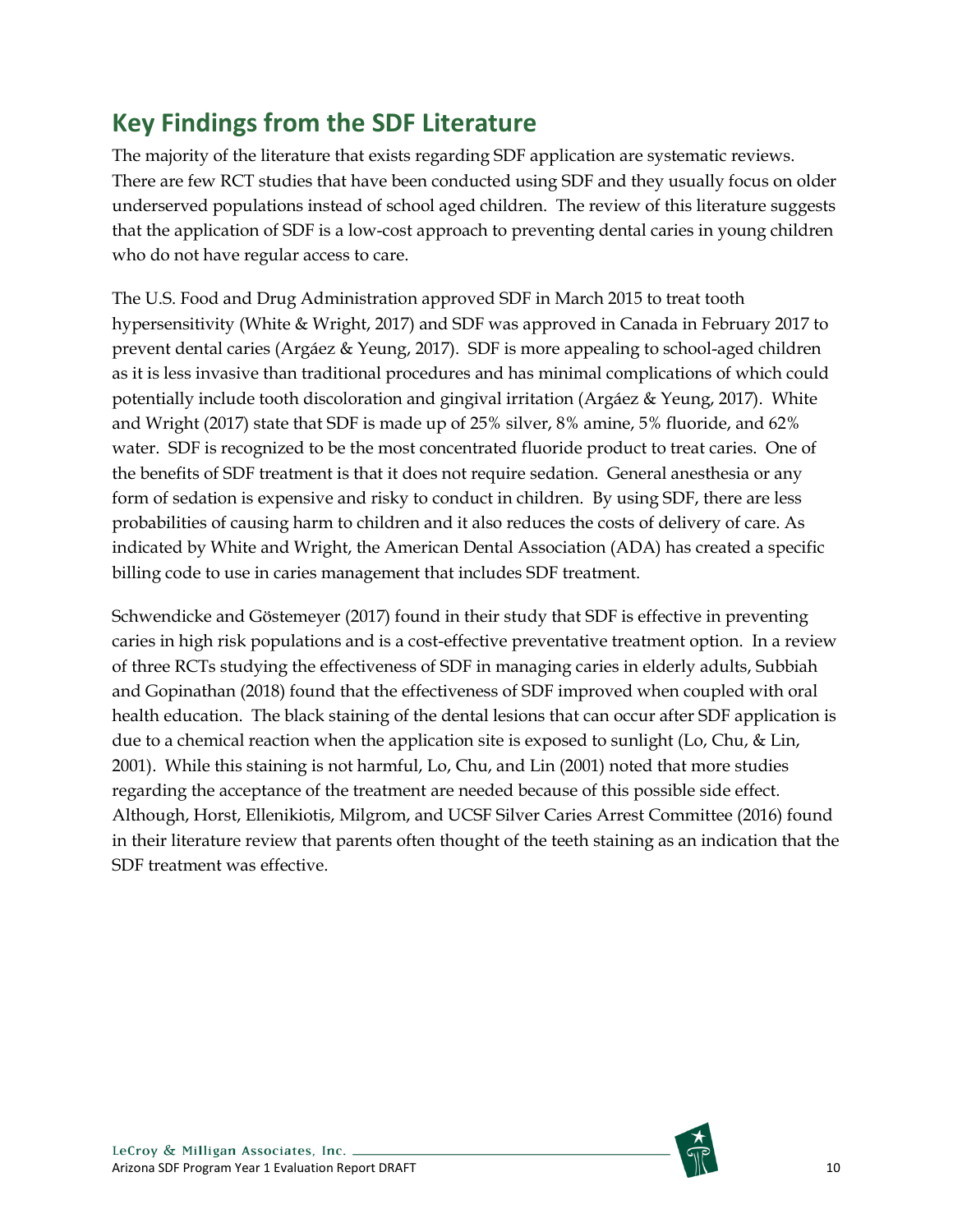# <span id="page-10-0"></span>**Summary of SDF Literature Reviewed**

The articles regarding SDF application, selected key findings, and the study design are shown in Exhibit 3 for ease of reference.

| <b>Author/Date</b>                                                                           | <b>Study Finding</b>                                                                                                                                                                                                                                                                                                                                                                                                                                                                                  | <b>Study Design</b>                                                                                 |
|----------------------------------------------------------------------------------------------|-------------------------------------------------------------------------------------------------------------------------------------------------------------------------------------------------------------------------------------------------------------------------------------------------------------------------------------------------------------------------------------------------------------------------------------------------------------------------------------------------------|-----------------------------------------------------------------------------------------------------|
| Schwendicke &<br>Göstemeyer,<br>2017                                                         | Four treatments were compared for cost effectiveness of root<br>caries preventative treatment: no treatment, daily fluoride<br>rinses, chlorhexidine varnish $(2x/year)$ , and silver diamine<br>fluoride varnish $(2x/year)$ . For patients that had more teeth<br>and higher risk for caries across all treatment methods, silver<br>diamine fluoride was found to be the most effective and least<br>costly.                                                                                       | Quasi<br>experimental<br>design utilizing<br>systematic review<br>data and statistical<br>modeling. |
| Subbiah &<br>Gopinathan,<br>2018                                                             | The authors found that SDF is considered to be cost effective<br>because the treatment itself is inexpensive and it is easy to<br>apply. There is no expensive equipment required and the<br>application can be done by non-dental professionals who<br>receive training. SDF should be considered as a public health<br>measure to control dental caries in populations that have<br>limited or no access to dental care. No adverse side effects<br>were reported except for the staining of teeth. | Systematic review<br>of literature.                                                                 |
| Lo, Chu & Lin,<br>2001                                                                       | This study found that SDF annual application resulted in a<br>significantly lower amount of new dental caries in children<br>when compared to the control group. The low cost of labor<br>associated with the treatment was noted as the painting of the<br>SDF was non-invasive and all of the children (N=375),<br>including pre-school aged children were compliant with the<br>SDF application.                                                                                                   | Randomized<br>control trial                                                                         |
| Gao et al., 2016                                                                             | This review noted the many studies that found that SDF<br>application was more effective glass ionomer cement or<br>fluoride varnish in arresting dental caries in primary teeth.<br>The authors also noted that before applying SDF, caries<br>removal was unnecessary. The authors then concluded that<br>SDF is a low-cost treatment to manage dental caries in young<br>children or patients with special needs.                                                                                  | Systematic review<br>of literature.                                                                 |
| Horst, Ellenikiotis,<br>Milgrom, & UCSF<br><b>Silver Caries</b><br>Arrest Committee,<br>2016 | In this comprehensive literature review, the authors noted that<br>glass ionomer cement or resin sealants often outperformed<br>SDF in preventing caries in first molars in children but that<br>both alternative treatments were prone to falling out and<br>were found to be about twenty times more expensive than<br>SDF.                                                                                                                                                                         | Systematic review<br>of literature.                                                                 |
| Crystal &<br>Niederman, 2016                                                                 | From the review of the literature it was found that SDF is more<br>than twice as effective as fluoride varnish in arresting dental<br>caries. The authors estimate that SDF application is equal to<br>less than one dollar per child for supplies. (\$0.80 for the SDF<br>for one drop of SDF sufficient to treat eight teeth, and \$0.11<br>for the micro brush).                                                                                                                                   | Systematic review<br>of ten randomized<br>control trials.                                           |

#### <span id="page-10-1"></span>Exhibit 3. Summary of Relevant SDF Literature

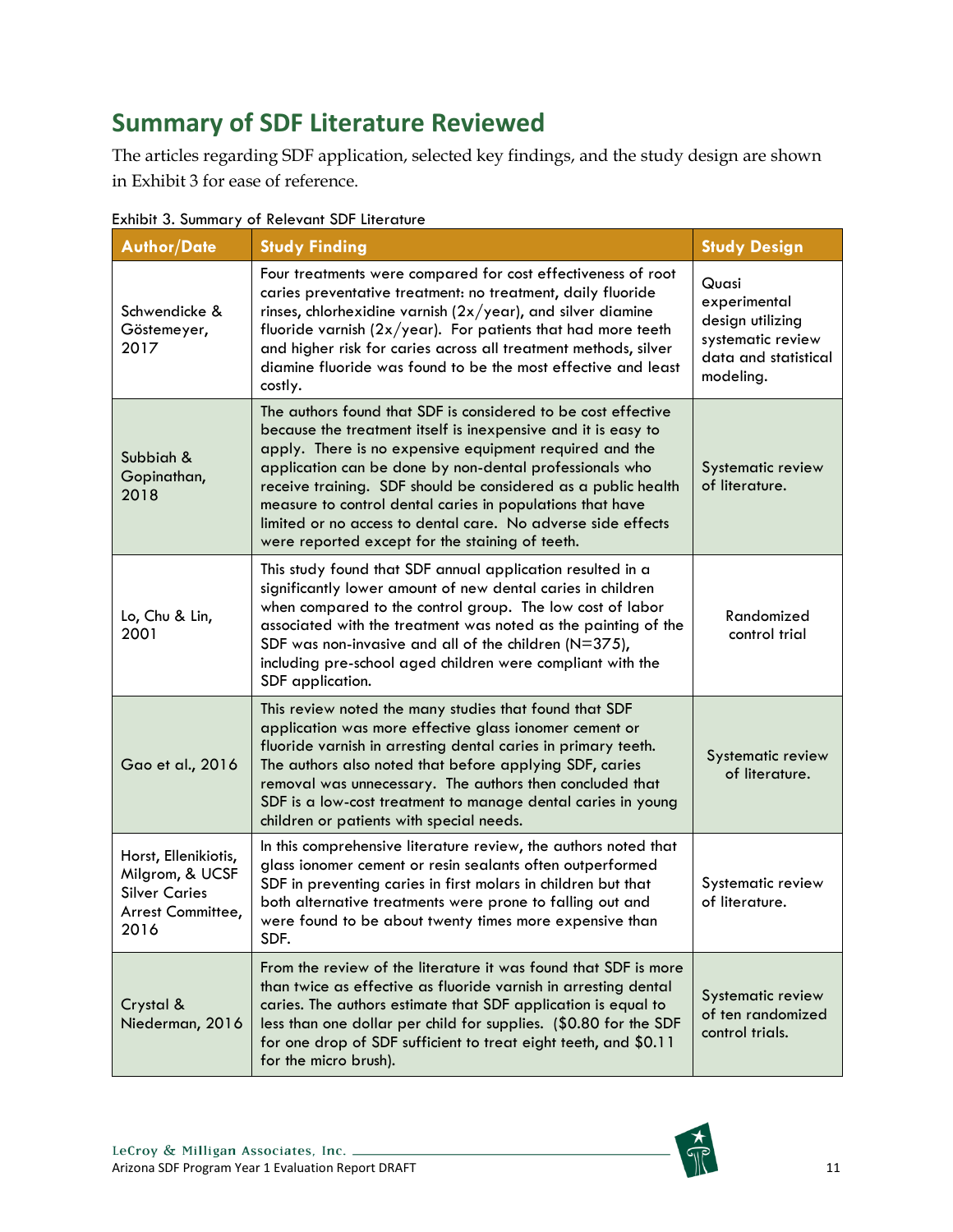# <span id="page-11-0"></span>Evaluation Findings

## <span id="page-11-1"></span>**SDF Advisory Workgroup Functioning**

The survey for Advisory Workgroup members that are not OOH staff SDF (i.e., "Workgroup Member Survey") and the survey for the OOH Director and Dental Program Manager (i.e., "Leadership Survey") consisted of ten open-ended questions. Many of the questions in the OOH Leadership Survey were the same or very similar to those in the Workgroup Member Survey. Survey findings are presented thematically and the questions from each survey type are indicated in text boxes. Findings from both surveys are presented together for the same or very similar questions. For all questions, "respondent" refers to a workgroup member who completed the Workgroup Member Survey (N=8). The OOH Director and Dental Program Manager collaborated on responding to the OOH Leadership Survey.

## <span id="page-11-2"></span>**Member Recruitment**

**Workgroup Member Survey:** How were you recruited? **Leadership Survey:** How did you decide who to recruit for the SDF workgroup?

Workgroup members were recruited through several ways: the OOH Director directly recruited individuals; they received a recruitment email from OOH staff; or they were asked to participate by their supervisor. One respondent reported that they are an OOH staff member who participated in the Advisory Workgroup as a member, rather than in a supervisory or facilitating role.

OOH leadership reported that they consciously recruited members for the SDF Advisory Workgroup from the regions where the SDF program will piloted. They specifically reached out to dental hygienists and site coordinators who are involved current children's dental health programs to which SDF events will be added. The recruitment process involved sending an initial invitation letter, followed by e-mail and telephone calls. OOH leadership noted that verbal communication with members was the most effective recruitment method.

### *Member Expertise*

**Workgroup Member Survey:** What expertise do you bring to the group?

**Leadership Survey:** Were you able to recruit people representing all areas of expertise needed? If not, who else would you have liked to recruit?

The SDF Advisory Workgroup includes subject matter experts with considerable experience in public health and oral health. Members have professional experience as an oral health care provider, including dentists, Registered Dental Hygienists (RDHs), dental clinicians, and dental program supervisors. Several members surveyed specifically noted that they have current involvement in public health dental programs. OOH leadership highlighted that the SDF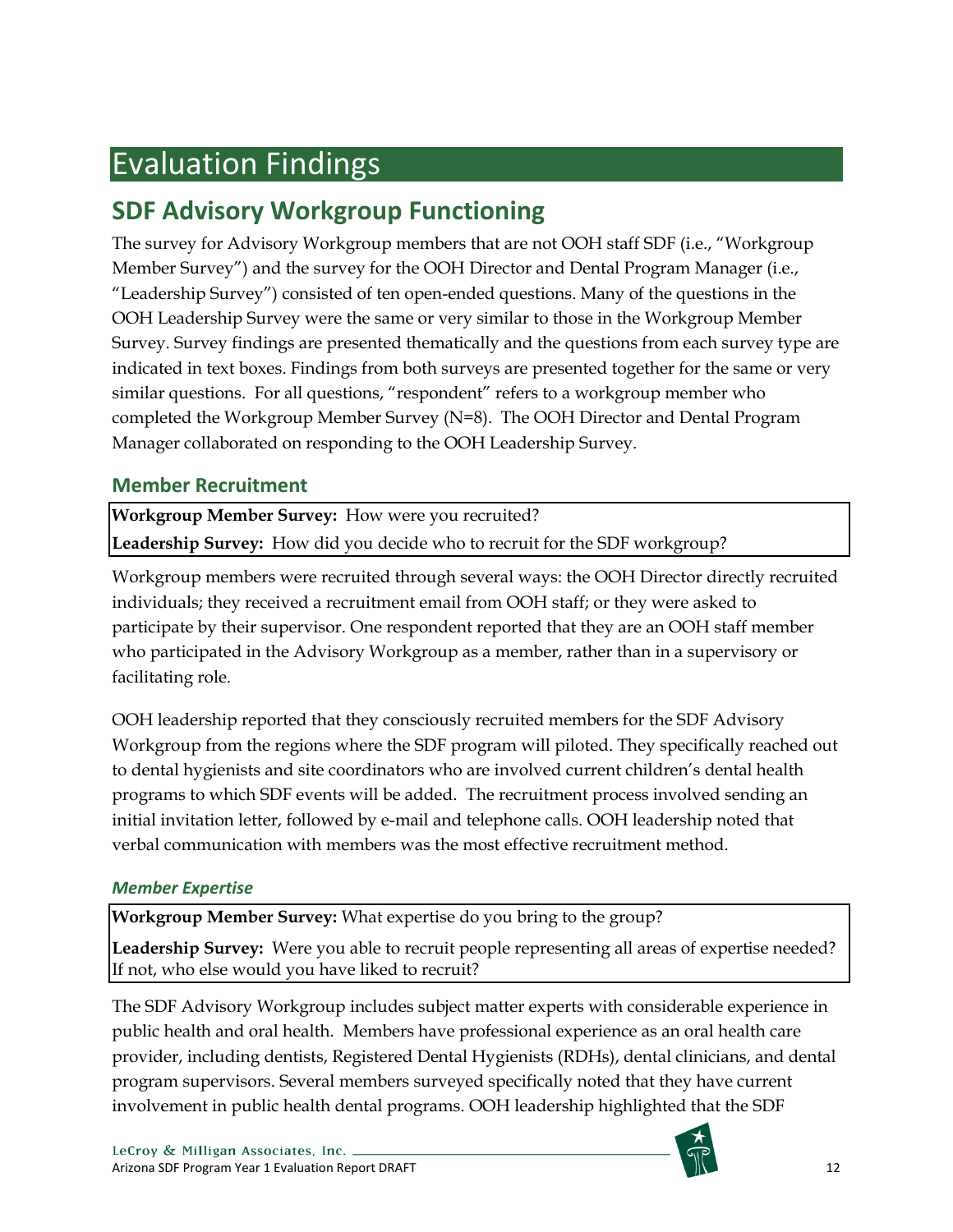Advisory Workgroup included coordinators from a wide range of government and private stakeholders including: the OOH Dental Sealant Program; First Things First's Fluoride Varnish Program; Head Start; preschool prevention programs; and the Arizona Alliance For Community Health Centers' Oral Health Programs. OOH leadership noted that even though the workgroup represented many sectors and dental professions, the workgroup could have been strengthened by having an additional dentist as an advising member.

## <span id="page-12-0"></span>**Effective Workgroup Practices**

**Workgroup Member Survey:** What were some effective processes and procedures that the workgroup utilized to accomplish its work? How could such processes be improved? What procedures did the workgroup use to make decisions? How could such processes be improved? Was the length of meetings just right, too long, or too short? Did the timeline for accomplishing the workgroup's objectives/products include sufficient time?

**Leadership Survey:** What were some effective processes that the workgroup utilized to accomplish its work? What processes did you put in place for workgroup functioning, including decision-making? Was a timeline established for accomplishing the workgroup's objectives/products and was it met?

Respondents identified a variety of effective strategies that enabled the workgroup to accomplish its tasks within the projected timeframe.

### *Facilitation Strategies*

Workgroup members and OOH staff agreed that a process mapping activity and use of open discussions and/or brainstorming sessions were useful strategies to accomplish the Workgroup's tasks. At the initial workgroup meeting, the OOH Dental Program Manager facilitated a process mapping session to identify new processes of the SDF program and review how they interface with the existing processes of current dental programs.

Several workgroup members also identified effective meeting organization and facilitation practices utilized by OOH staff. Examples cited included the creation of a pre-work SDF information binder, establishing goals and a timeline at the beginning, sticking to agendas during meetings, and using sticky notes to gather and display workgroup members' ideas. OOH leadership also identified action steps that workgroup members completed between meetings as a well-utilized process.

### *Form Development Strategies*

To develop SDF forms, the group reviewed existing dental program forms and then voted on sections to keep, delete, or revise. Workgroup members felt that reviewing example forms from existing programs was an effective and efficient way to develop the SDF program forms. Members also appreciated receiving resources specific to SDF and having their questions answered by representatives from pharmaceutical companies that develop SDF.

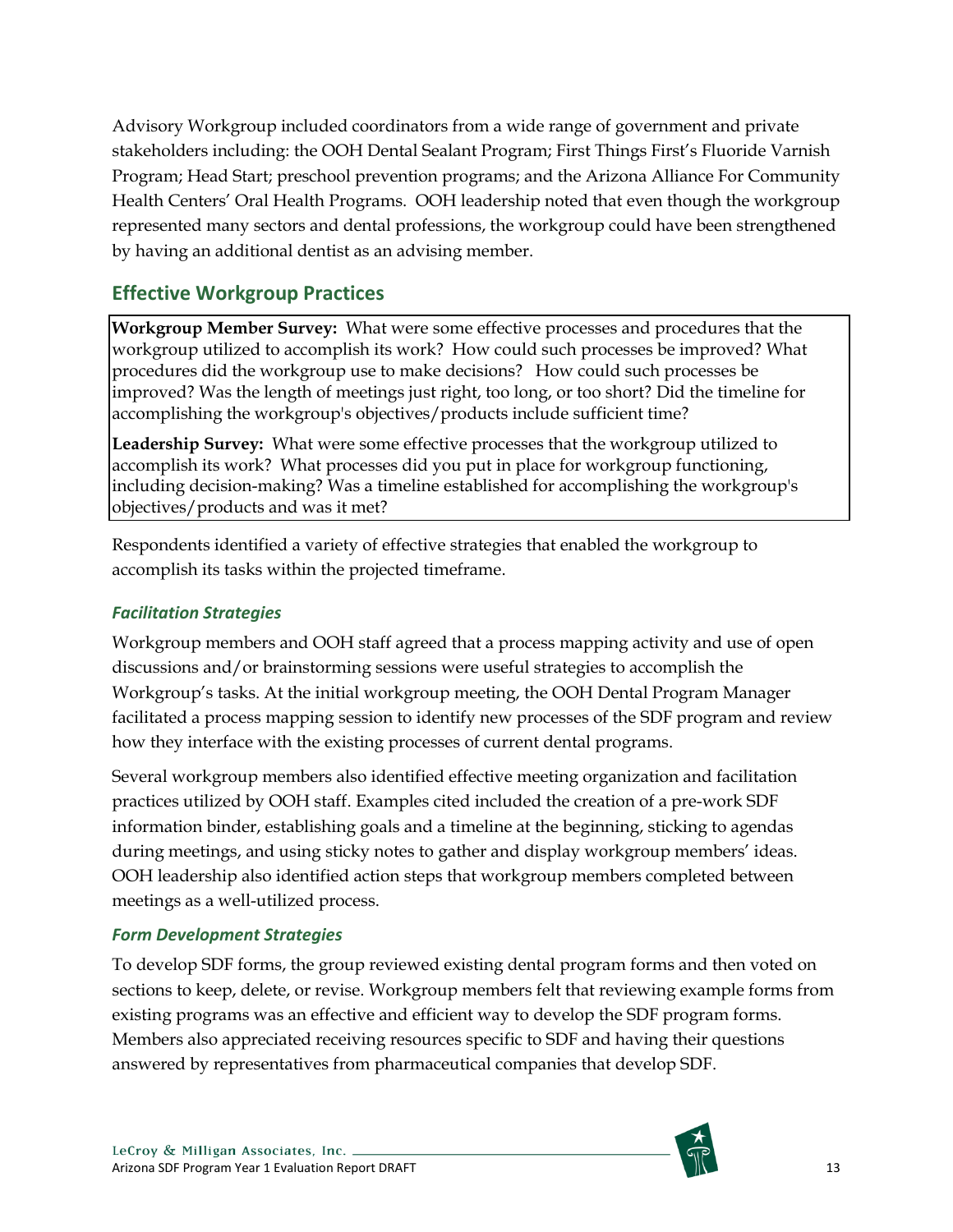#### *Decision-Making Strategies*

At the formation of the committee, Advisory Workgroup members collectively decided on rules of operation, which were repeated at the beginning of each meeting. Workgroup members reported utilizing consensus-based decision-making, whereby all members would give input during a group discussion or brainstorm session to share ideas. The group would then decide based on what a majority of participants favored. One respondent was not sure how decisions were ultimately made; however, they did indicate that all workgroup members gave their input during discussions.

#### *Meeting Length*

Most Advisory Workgroup members felt that the length of meetings was adequate. A few expressed appreciation that meetings included a working lunch and that meeting start and end times were amenable to those with longer commutes (up to 3 or 4 hours round trip). One respondent felt that meetings could have been shorter if materials were distributed and reviewed by members before the next meeting.

#### *Task Timeline*

OOH leadership established a timeline that outlined meeting dates and projected timeframes for completion of activities. OOH staff and workgroup members both indicated that the Advisory Workgroup was able to complete all stated objectives within this timeframe. Workgroup members agreed that the timeline established for their work was realistic, although some expressed concern that deadlines were tight, which required monitoring by OOH leadership and for members to complete work in between meetings. Several members reported that OOH's leadership and facilitation skills to keep the group on task was critical to completing the work within a set timeframe. A few respondents also commented that work completed by members in between meetings enabled timely completion of the workgroup's required tasks during meetings and within the timeline scheduled.

### <span id="page-13-0"></span>**Workgroup Challenges**

**Workgroup Member/Leadership Survey:** What were challenges the workgroup faced and how were they overcome?

Workgroup members and OOH leadership both identified the geographic dispersion of members and the resultant drive time as being a challenge for meeting in person. The workgroup addressed this challenge by rotating meeting locations across central and southern Arizona, so that travel time could be shared by all members. A few respondents identified that members' differing ideas was sometimes a challenge; however, allowing discussion of the pros and cons related to options was identified as a successful practice for making informed decisions. One person identified the specific challenge of when a workgroup member wanted to reopen consideration of a form that the group had previously approved by consensus. They felt

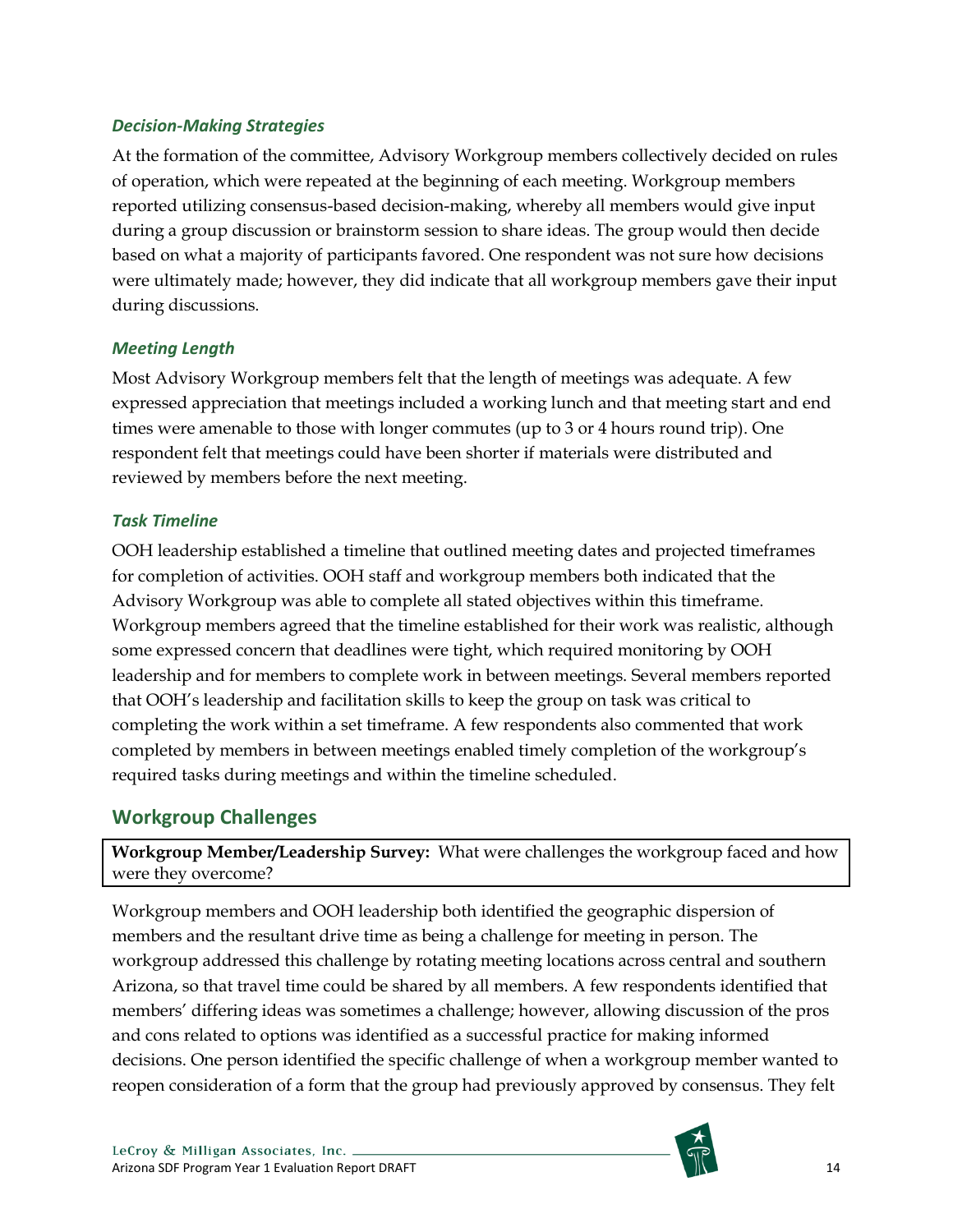that revisiting approved materials was not a productive use of meeting time. As a way to overcome this type of challenge, OOH staff effectively used the "parking lot" technique to capture ideas that would be discussed later, so that meetings could stay on track. Another specific challenge noted by one respondent was workgroup members' differing awareness levels of the efforts of the National Oral Health Innovation & Integration Network (NOHIIN) and Oral Health Progress Equity Network (OPEN). These networks advocate for integrating oral health care into overall health care, especially for underserved individuals, and some workgroup members had limited awareness of them.

## <span id="page-14-0"></span>**Workgroup Successes and Tasks Completed**

**Workgroup Member/Leadership Survey:** In what ways was the workgroup successful?

**Leadership Survey:** Was the workgroup able to complete all of its tasks, including developing SDF Program Policies and Procedures, a program manual, and materials such as a consent form, within the established timeline?

Workgroup members and OOH staff agreed that the workgroup's completion of tasks needed to begin implementation of the SDF pilot program in a timely manner was a notable success. Respondents overwhelmingly agreed that that the workgroup had the expertise needed to accomplish its work, including dental professionals, program coordinators, and consultation with a pharmaceutical company representative. However, one respondent expressed that it would have been useful to have access to more providers with experience in applying SDF. Another noted that while the workgroup had the expertise it needed to do its work, there were differing perspectives on where the program should be going in the future as well as how it will get there.

OOH leadership identified completion of the program's objectives to establish policies, procedures, and benchmarks and create program forms as indicators of success. Gathering coordinators from across the participating counties' programs to share resources and information was also viewed as a success. The following are the Workgroup objectives that were completed in Year 1:

- Expertise was provided on SDF best practices and integrating SDF into existing community- based models;
- SDF clinical recommendations nationwide were reviewed to create program policies and procedures;
- Program materials were developed, such as a variety of consent forms, treatment records, and information for sites and parents;
- Program-specific standards were developed to ensure that providers give the highest quality of services; and
- SDF Program Training was developed and implemented in-person and online.

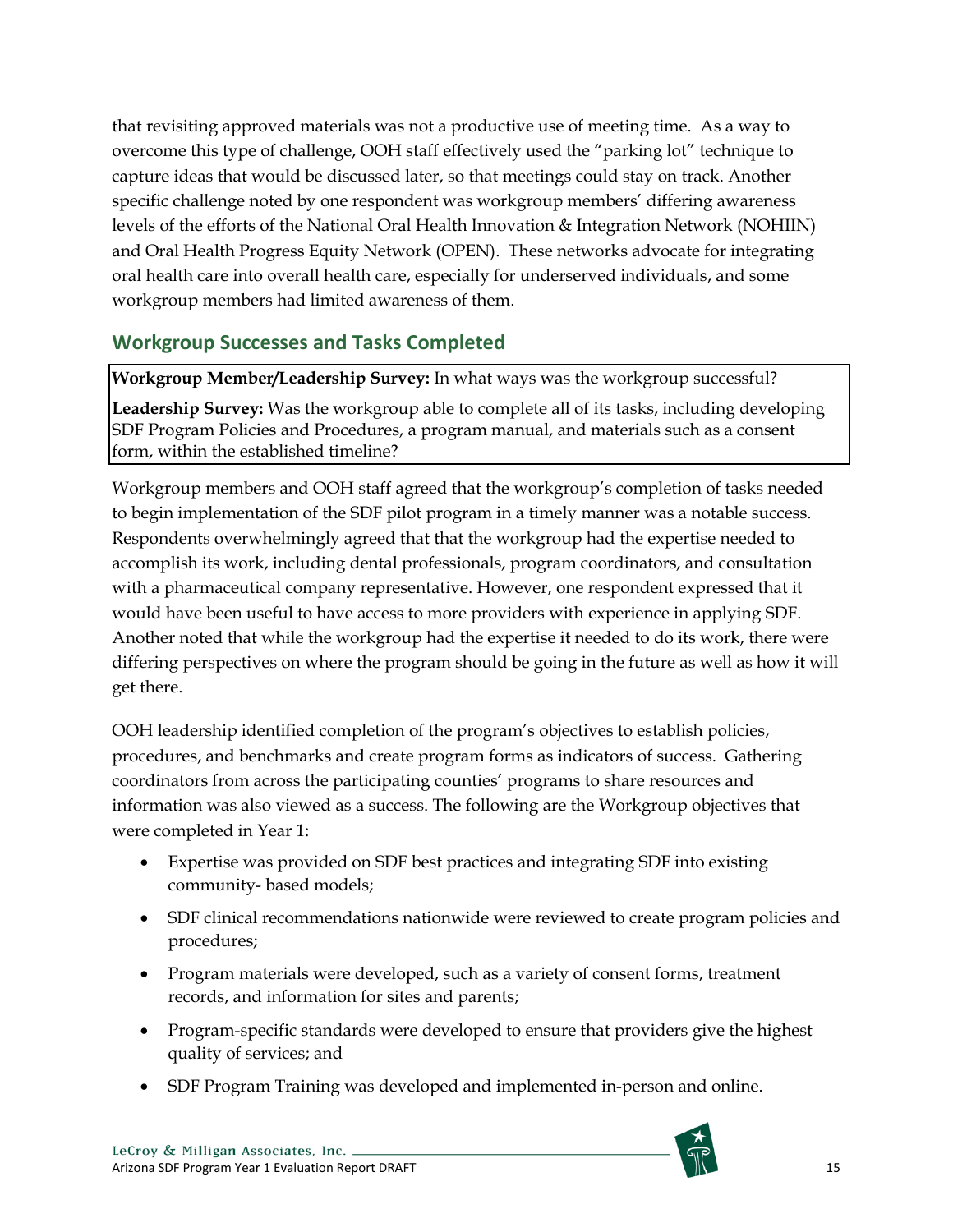### <span id="page-15-0"></span>**Lessons Learned**

**Workgroup Member/Leadership Survey:** What lessons have the workgroup learned that a similar workgroup could apply?

Many workgroup members identified that being organized from the onset was critical to the workgroup's successful functioning, including having well-defined objectives and a detailed timeline. Respondents also highlighted specific aspects of preparing for and conducting meetings as being important, including distributing agendas and materials before the meeting, doing homework between meetings, use of forms and materials from existing programs as templates, and using meeting time effectively by keeping to the agenda. Several respondents also mentioned the qualities of workgroup members as being crucial to success, including being open to other ideas and having the necessary expertise. OOH leadership mentioned the importance of convening an advisory workgroup that includes members who have decisionmaking authority for their department or organization, especially those implementing programs that will be directly affected by SDF implementation and that have the capacity to contribute to the planning stage. From this perspective, organizations not meeting such criteria should be brought in after the initial program planning has been completed.

## <span id="page-15-1"></span>**SDF Training Survey Results**

### <span id="page-15-2"></span>**In-person Training**

The survey for the SDF in-person training included six multiple choice knowledge-based questions. Eight satisfaction questions asked respondents to rate their level of agreement with statements about quality of an aspect of the training. Three opened-ended questions allow respondents to offer further information about their views on the training. Most respondents who provided additional thoughts addressed ways to improve the training. A total of 16 training participants from Pima County and Cochise County completed the survey.

Training participants demonstrating having knowledge about key subject areas of the training (Exhibit 4). The only subject area in which some training participants showed a lack of knowledge is the consent form.

| <b>Knowledge Area</b>                                                  | Percentage (n) that<br>answered correctly (N=16) |
|------------------------------------------------------------------------|--------------------------------------------------|
| Rate that active dental caries are arrested by annual SDF application. | $100\%$ (n=16)                                   |
| True/false - after applied, SDF prevents caries in neighboring teeth.  | $100\%$ (n=16)                                   |
| Strategies to prevent SDF stains on skin and surfaces.                 | $100\%$ (n=16)                                   |
| Cleaning techniques if SDF is spilled.                                 | $100\%$ (n=16)                                   |
| Contraindications of SDF.                                              | $94\%$ (n=15)                                    |
| Information NOT provided on the informed consent form for parents.     | 50% ( $n=8$ )                                    |

<span id="page-15-3"></span>Exhibit 4. SDF Trainee Knowledge – In-person Training

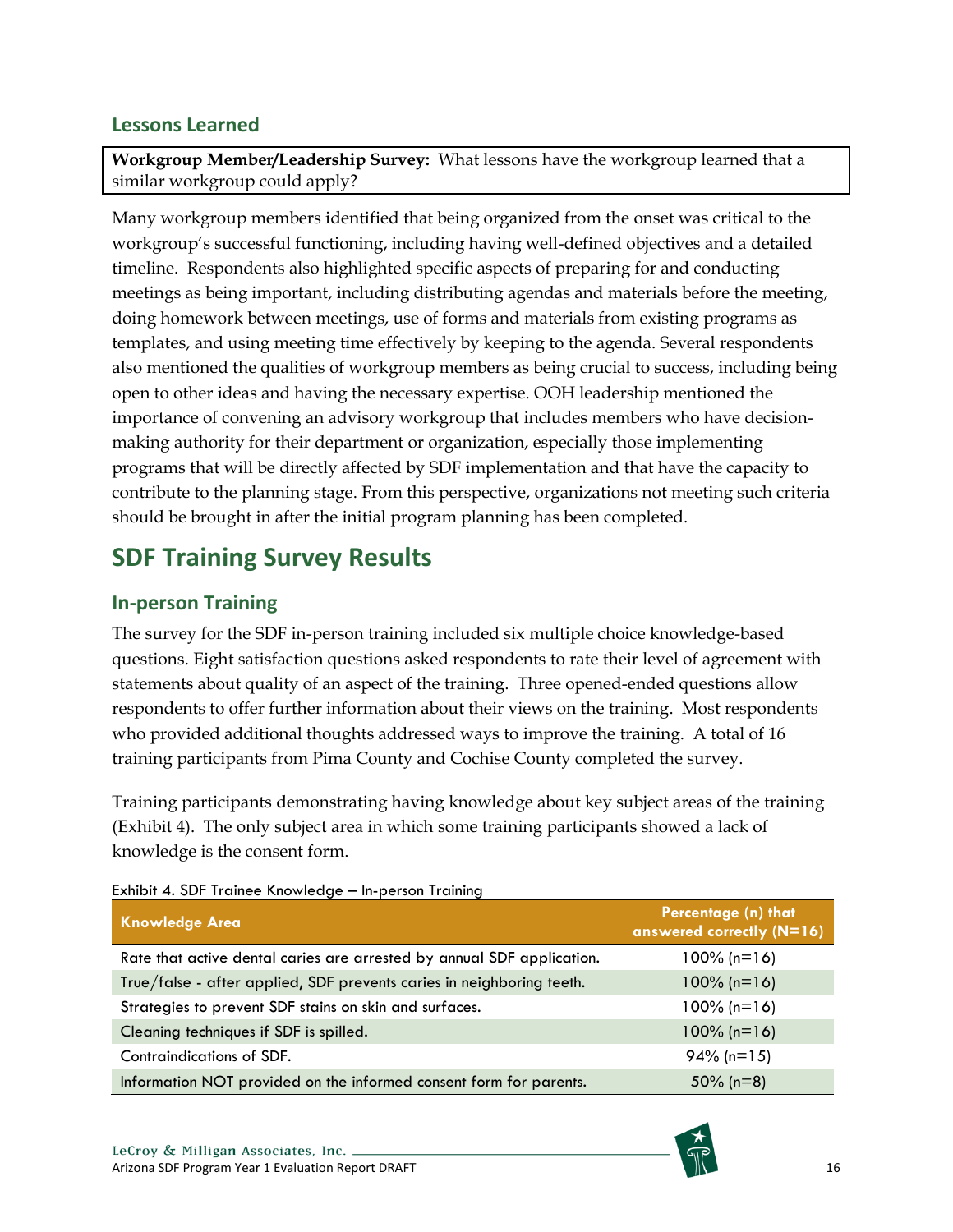Most training participants rated all aspects of the training highly (Exhibit 5).

<span id="page-16-0"></span>

|  | Exhibit 5. Satisfaction with the SDF In-Person Training |  |  |
|--|---------------------------------------------------------|--|--|
|  |                                                         |  |  |

|    | <b>Satisfaction Area</b>                                                   | <b>Agreed or Strongly</b><br><b>Agreed</b><br>$\frac{9}{6}$ (n) |
|----|----------------------------------------------------------------------------|-----------------------------------------------------------------|
|    | 1. The trainer effectively held my interest.                               | $88\%$ (n=14)                                                   |
| 2. | The trainer answered trainees' questions well.                             | $88\%$ (n=14)                                                   |
| 3. | The trainer presented information in a way that was easy to<br>understand. | $88\%$ (n=14)                                                   |
|    | 4. The trainer was well-prepared.                                          | $88\%$ (n=14)                                                   |
| 5. | The training handouts present information in an understandable way.        | $88\%$ (n=14)                                                   |
| 6. | The training handouts present information in an understandable way.        | $88\%$ (n=14)                                                   |
| 7. | The room in which the training was held was comfortable.                   | $88\%$ (n=14)                                                   |
|    | 8. Overall, I am satisfied with the training.                              | $88\%$ (n=14)                                                   |

(N=16) Note: two respondents selected "Strongly Disagree" for all the questions. It is possible that these respondents misread or misinterpreted the response choices as neither offered a critical response to any of the open-ended questions.

The survey included three open-ended questions to learn about the training's strengths and how it might be improved. One of these questions asked respondents to identify what the most valuable part of the training had been. Responses to the question included:

- Seeing photos of teeth that could have SDF applied.
- I liked the quizzes.
- Brainstorming together
- Clarification of coding.
- The stats.
- How to apply SDF.
- In-person enforcement.

Respondents also offered suggestions for improving the training.

- Include some hands-on parts.
- I think it will improve the more times you do it and after we have sorted through all the info.
- Limit discussion between individuals.
- Asepsis.
- Maybe practice on patient (example).
- I think if you have additional training's and need feedback from providers ahead of time, it would be best to give us a month for a long presentation to help you.
- Refer some questions to Prog Staff.

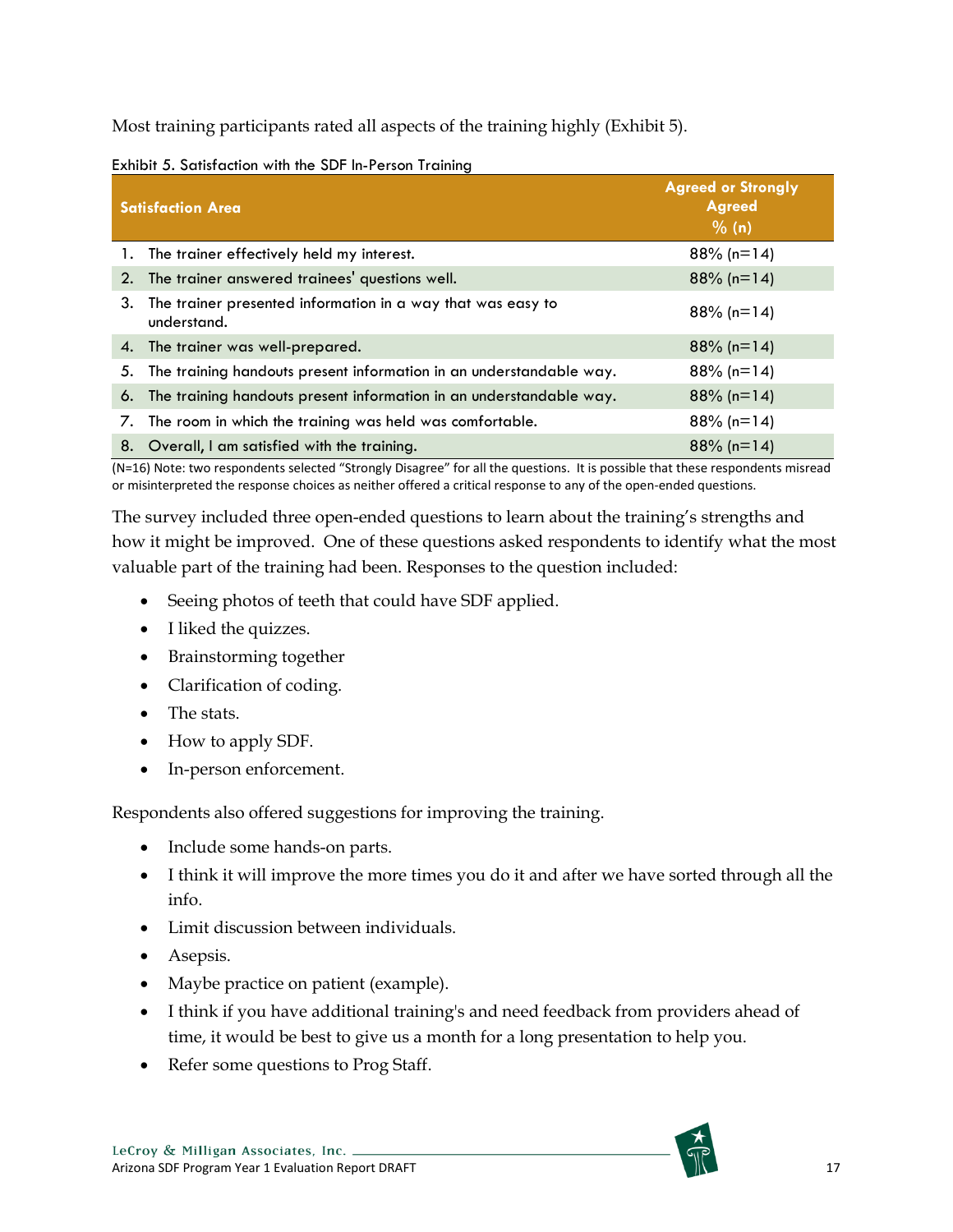## <span id="page-17-0"></span>**Webinar Training**

The survey for the SDF Webinar 1 training included six multiple choice knowledge-based question. Eight satisfaction questions asked respondents to rate their level of agreement with statements about quality of an aspect of the training. Three opened-ended questions allow respondents to offer further information about their views on the training. Fifteen training participants from Pima County completed the survey.

Training participants demonstrated having knowledge about key subject areas of the training (Exhibit 6). As with the in-person training, the only subject area in which some respondents showed a lack of knowledge is on the consent form.

| <b>Knowledge Area</b>                                                  | Percentage (n) that answered<br>correctly (N=15) |
|------------------------------------------------------------------------|--------------------------------------------------|
| Contraindications of SDF.                                              | $100\%$ (n=15)                                   |
| Strategies to prevent SDF stains on skin and surfaces.                 | $100\%$ (n=15)                                   |
| Rate that active dental caries are arrested by annual SDF application. | $93\%$ (n=14)                                    |
| True/false - after applied, SDF prevents caries in neighboring teeth.  | $93\%$ (n=14)                                    |
| Cleaning techniques if SDF is spilled.                                 | $93\%$ (n=14)                                    |
| Information NOT provided on the informed consent form for parents.     | $67\%$ (n=10)                                    |

<span id="page-17-1"></span>Exhibit 6. SDF Trainee Knowledge – Webinar Training

Most training participants rated all aspects of the webinar highly (Exhibit 5).

#### <span id="page-17-2"></span>Exhibit 7. Satisfaction with the SDF Webinar Training

|    | <b>Satisfaction Area</b>                                                   | <b>Agreed or Strongly</b><br><b>Agreed</b><br>% (n) |
|----|----------------------------------------------------------------------------|-----------------------------------------------------|
|    | 1. The webinar effectively held my interest.                               | $87\%$ (n=13)                                       |
| 2. | The information presented in the webinar was easy to understand.           | $93\%$ (n=14)                                       |
| 3. | The trainer presented information in a way that was easy to<br>understand. | $93\%$ (n=14)                                       |
| 4. | The videos used for the webinar were useful.                               | $93\%$ (n=14)                                       |
|    | 5. The webinar was easy to view on my monitor.                             | $93\%$ (n=14)                                       |
| 6. | The sound quality of the webinar was good.                                 | $87\%$ (n=13)                                       |
| 7. | Overall, I was satisfied with the webinar.                                 | $88\%$ (n=14)                                       |

(N=15) One respondent selected "Strongly Disagree" for all the questions. It is possible that this respondent misread or misinterpreted the response choices as they didn't offer a critical response to any of the open-ended questions.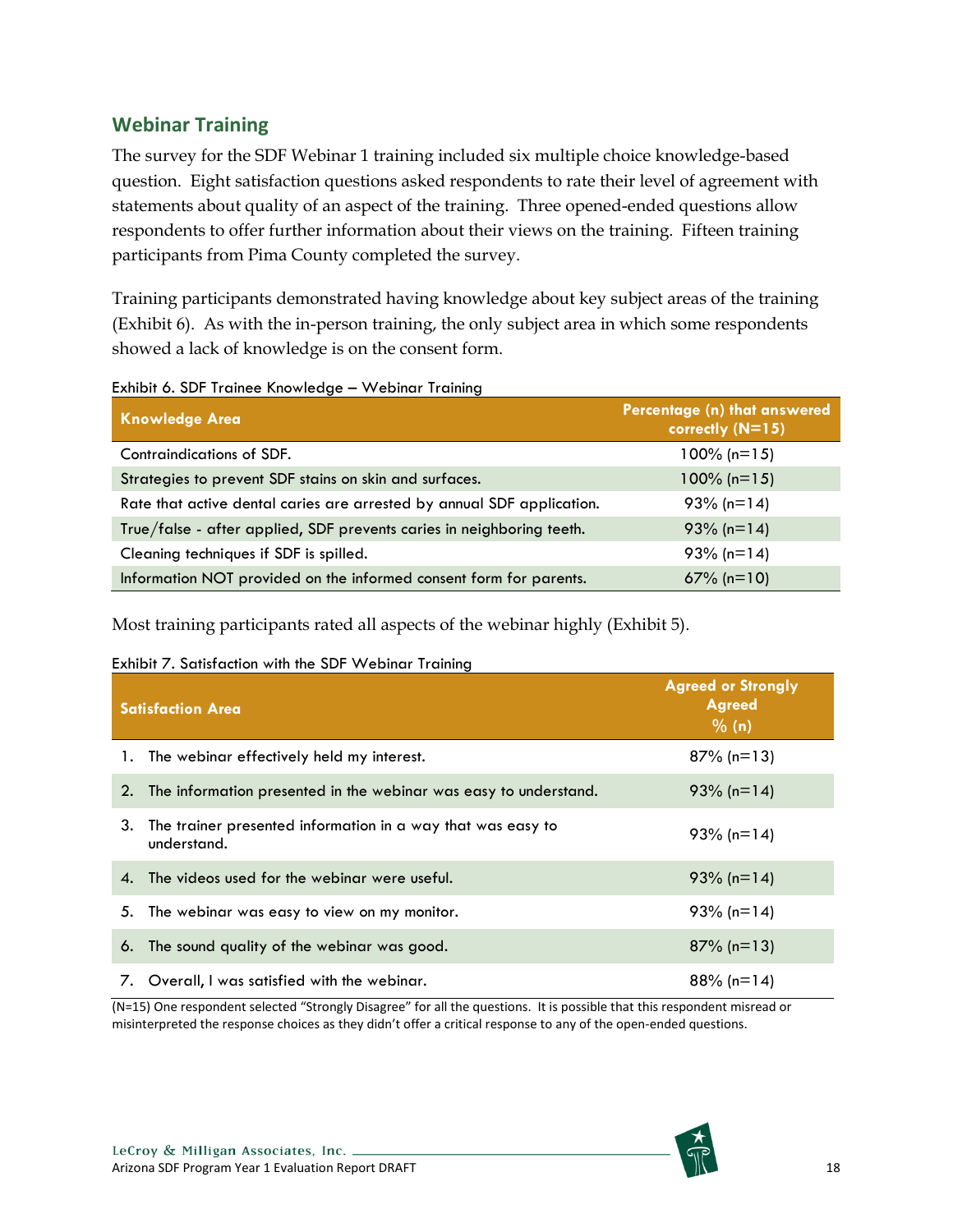The webinar survey included the same three open-ended questions as the in-person training survey. Responses to the question asking what the most valuable part of the training had been generally focused on review of SDF forms and SDF application procedures.

- Previewing the forms prior to the hands-on portion.
- Brainstorming together
- The most valuable part of the training was seeing the tools and forms we will be working with.
- Statistics.
- Information on what SDF is because I was not familiar with it.
- The most valuable part of the webinar was the forms and the explanation, including highlighted area of most importance.
- Going through the process and tray set up with appropriate barriers.
- Great slides; not overloaded with info on one slide.

Respondents offered a variety of suggestions for improving the SDF training webinar.

- Great slide show. Would just like some audio.
- Acknowledge not everyone will do in person training.
- Possibly showing a time-lapse video of teeth being exposed to SDF and a video of a team in action using the screening and SDF process.
- Maybe in the survey has us fill out an impromptu form to see if we are filling out the forms correctly.
- Try to get a video of our program applying SDF to child.
- It is hard to grasp the whole procedure from this webinar. I guess it is okay for preliminary training just to give an idea.

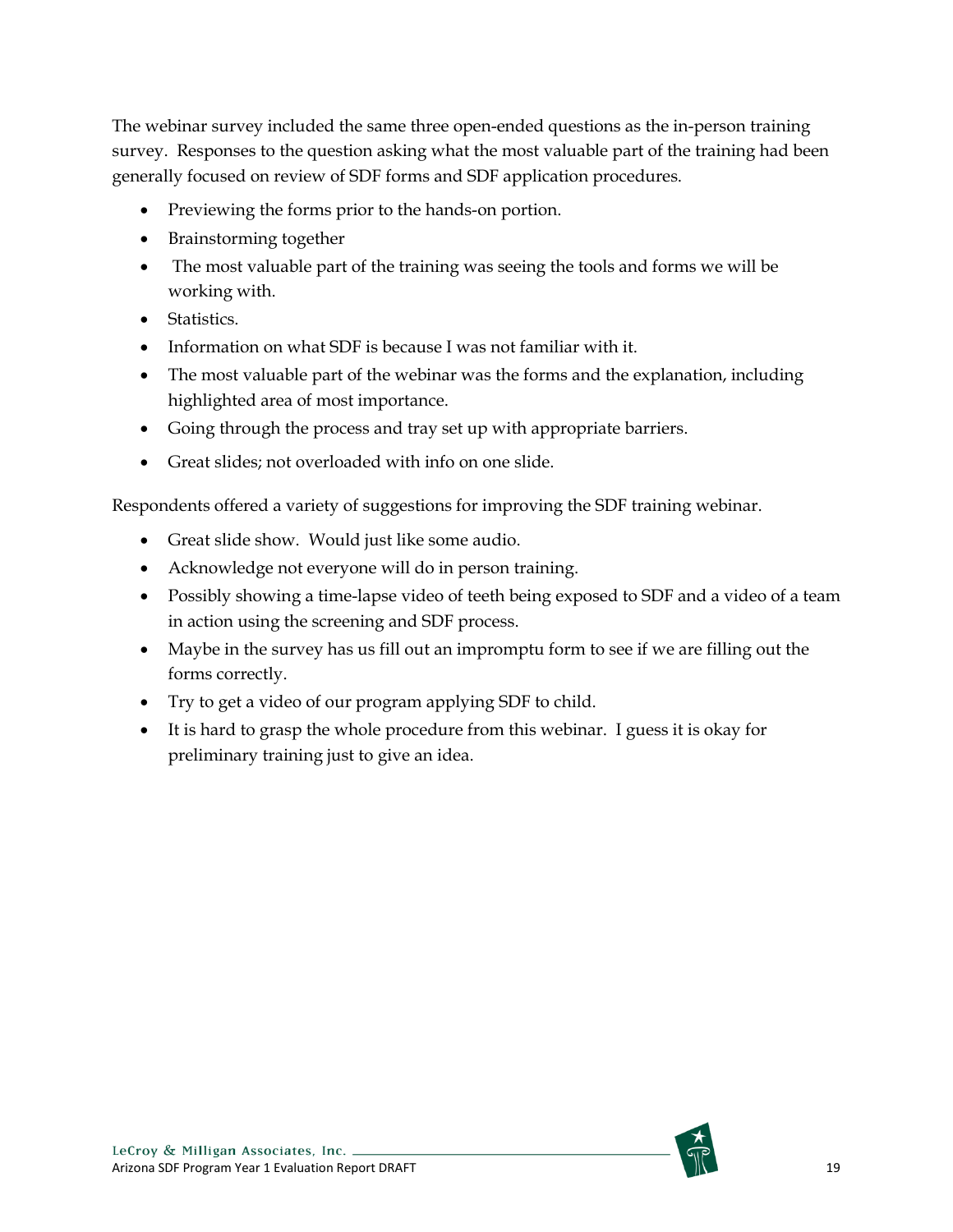# <span id="page-19-0"></span>Recommendations and Next Steps

Literature reviewed for this program supports school-based programs that utilize dental sealants or SDF varnish. Both treatment modalities are cost effective when compared to no treatment at all. Furthermore, when the school program is targeted at school sites that have a high percentage of low-income high-risk students, the application of sealants or SDF varnish was found to be most effective (Griffin et al, 2017). As mentioned by Chu, Lin, Liu, and Lo (2012), "In rural or less-developed areas, where resources and dental care services are limited, innovative and cost-effective preventive methods are called for" (p. 753). SDF varnish has been found to be an effective means of dental caries prevention that costs less than one dollar per child (Crystal & Niederman, 2016).

Using SDF reduces to the risk of additional harm to children since sedation or anesthesia is not needed for SDF treatment. With the application of SDF, children can receive treatment they need to ensure they have proper oral care. Treating children at a younger age for dental caries will promote their oral care over their life course and prevent complications as they grow older (Neidell et al., 2016). As Neidell et al. mentioned, it is critical to identify the risk factors for dental caries in children, which include variables such as "income, race and ethnicity. It is important to understand the impact that the lack of availability of resources has on children and their oral care. Ensuring that these resources are available to underserved, school aged children is essential to be able to provide these community-based prevention services.

# <span id="page-19-1"></span>**SDF Advisory Workgroup**

Both SDF advisory workgroup members from collaborating stakeholders and SDF leadership viewed the planning stage of the process as having been successful. OOH recruited members having deep expertise in both oral health and public health program implementation, with good representation from all counties participating in the SDF program. Advisory workgroup members generally felt that OOH facilitation of planning meetings had been effective and resulted in incorporating their input into the program's standards and materials. Moreover, the advisory workgroup was essentially able to keep to the timeline established at its convening, with only the program manual awaiting completion.

Each recommendation offered for the coming work of the SDF Advisory Workgroup or similar public health advisory workgroups that may convene in Arizona or other states reiterate what seem to the useful ideas of a single participant rather than being something suggested by multiple participants. These recommendations are as follows:

1. Some advisory workgroup members may not have been clear on the workgroup's decision-making processes, despite some efforts by the OOH leadership to remind participants of them at each meeting. More discussion about the distinction between majority rule and consensus may be warranted.

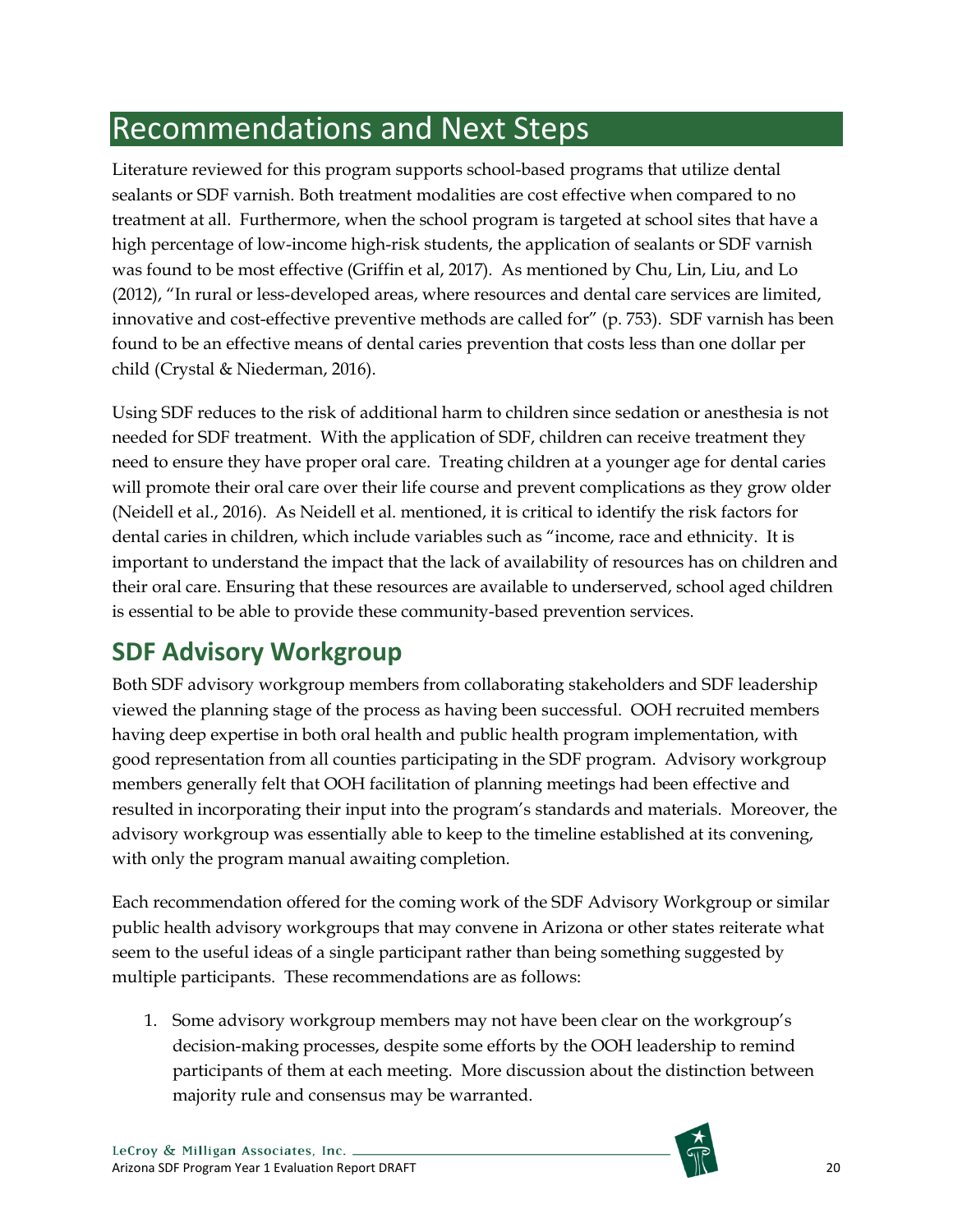- 2. Meeting productivity can benefit by, whenever possible, distributing an agenda and all materials for review well in advance.
- 3. Further discussion and agreement about limitations on revisiting actions taken may save meeting time and enhance workgroup participation satisfaction.
- 4. Rotating the location of meetings was a fairly distribute the burden of travel time amongst advisory workgroup members. However, the advisory workgroup may wish to consider use of an on-line meeting platform for some meetings. Such platforms may also serve a purpose in obtaining needed information. For example, one advisory workgroup member wished there had been the opportunity to speak with more individuals who had used SDF. Use of an on-line or webinar style meeting practice could enable direct communication with dental professionals using SDF in other states.

# <span id="page-20-0"></span>**SDF Training**

Participants in both the in-person and webinar trainings demonstrated knowledge of key information regarding SDF procedures. However, based on the percentage of respondents that incorrectly answered a survey question about the consent form, additional attention in the training to the form's contents may be useful. OOH may also wish to consider whether any hands-on activities may be added to the training.

# <span id="page-20-1"></span>References

Argáez, C., & Yeung S.T. (2017). Silver diamine fluoride for the prevention and arresting of dental caries or hypersensitivity: a review of clinical effectiveness, cost-effectiveness and guidelines. Ottawa (ON): CADTH.

Bravo, M., Montero, J., Bravo, J.J., Baca, P., Llodra, J.C. (2005). Sealant and fluoride varnish in caries: a randomized control trial. *J Dent Res.* 84, 1138-1143.

Chi, D. L., Van Der Goes, D. N., & Ney, J. P. (2014). Cost-effectiveness of Pit-and-fissure Sealants on Primary Molars in Medicaid-enrolled Children. *American Journal of Public Health, 104*(3), 555- 61.

Crystal, Y. O. & Niederman, R. (2016). Silver diamine fluoride treatment considerations in children's caries management. *Pediatric Dentistry, 38*(7), 466-471.

Deshpande, A. N., Raol, R. Y., Sudani, U., Joshi, N., & Pradhan, N. (2016). Sealing versus Nonsealing: Cost-benefit analysis. *Journal of Oral Research and Review 8*(2), 92.

Gao, S. S., Zhao, I. S., Hiraishi, N., Duangthip, D., Mei, M. L., Lo, E. C. M. & Chu, C. H. (2016). Clinical trials of silver diamine fluoride in arresting caries among children: a systematic review. *JDR Clinical & Translational Research, 1*(3), 201-210.